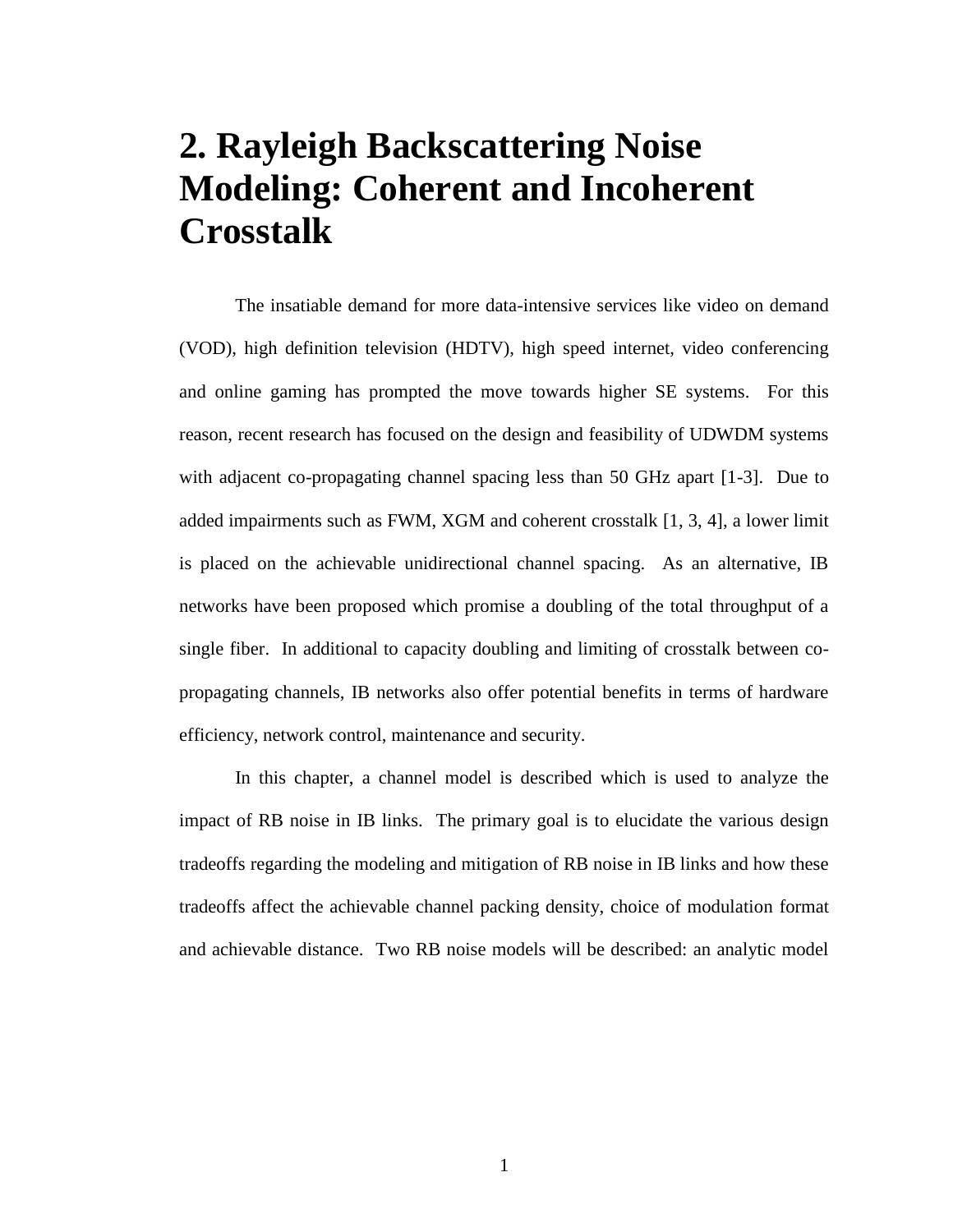and a numerical model. The performance of both models will be analyzed and compared to experimental results at 10 Gb/s.

# **2.1 Modeling a Noisy Optical Channel**

In this thesis, binary intensity modulated optical links with direct detection (IM-DD) are analyzed due to their widespread deployment and economic feasibility. Alternative coherent and differential modulation schemes will not be considered. The channel model describing the generalized bidirectional network is shown in Fig. 2.1. In this model, two transmitters send optical data in opposite directions down a single fiber. The W-E traveling signal,  $\lambda_{WE}$ , is corrupted by RB noise which is generated by the counter-propagating E-W signal,  $\lambda_{EW}$ . After optical preamplification, additive ASE further corrupts the signal. An optical band pass filter (OBPF) is placed after the amplifier to simulate the effect of an optical demux and removes out of band ASE and RB noise. The optically filtered signal, RB and ASE are detected using a PIN photodiode converting the optical intensity to electrical photocurrent. The electrical signal is then passed through a low pass filter (LPF) to remove out of band noise and a decision circuit detects the binary data.

The critical distinction of RB noise is that it is *colored* while ASE and electrical noise (i.e. thermal and shot noise) are *white*. The consequence of this difference is twofold. First, the impact on the optimal filter (both electrical and optical) design in RB-dominated link will differ greatly from links dominated by white noise. Second, design rules will vary significantly depending on whether the RB noise overlaps in frequency with the signal ( $\lambda_{WE} = \lambda_{EW}$ ) or if the RB noise is separated in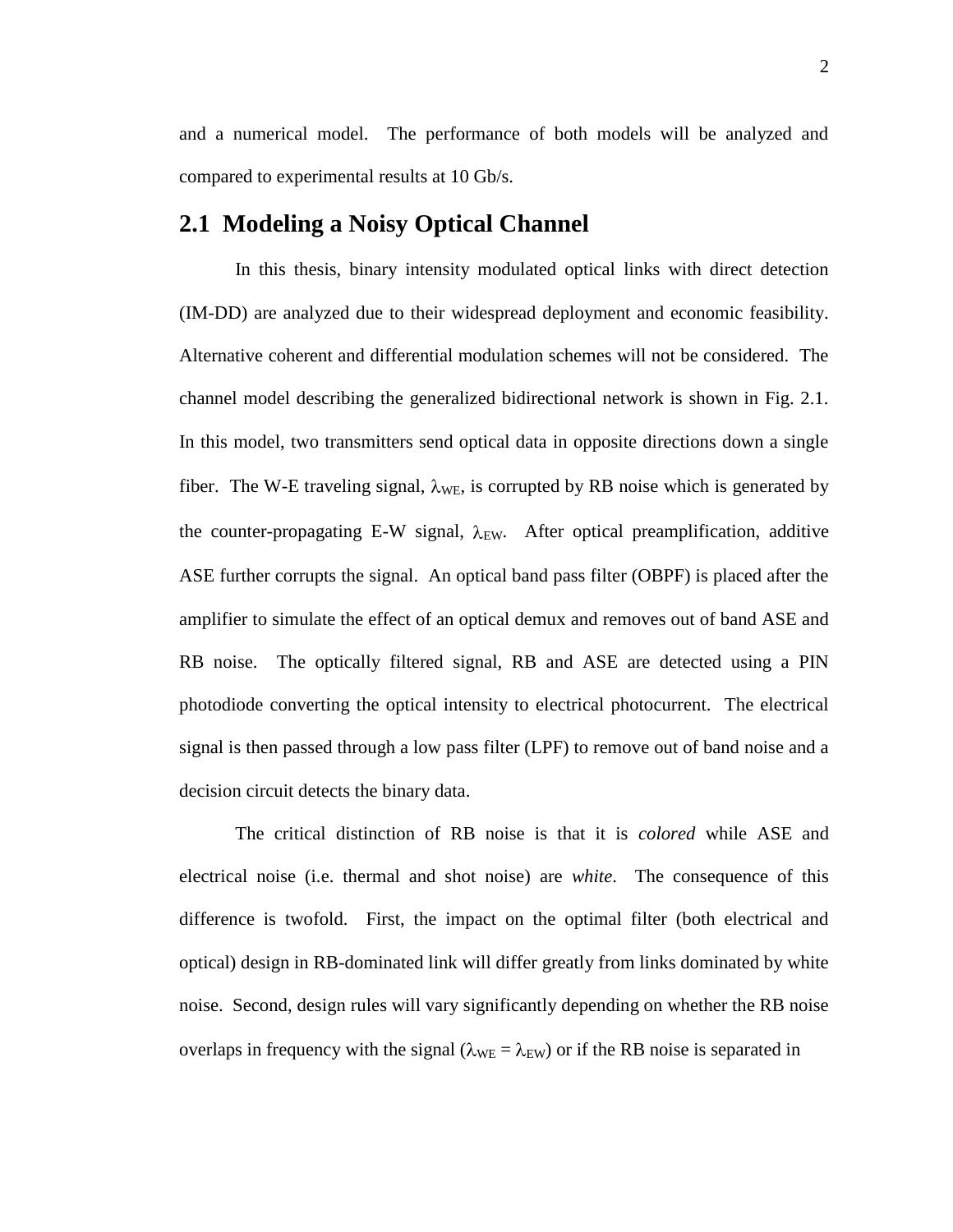

**Fig. 2.1. Conceptual schematic of the system under investigation. The W-E signal is detected in the presence of RB noise generated from the E-W signal. Three types of noise are always present in the studied system: ASE, RB and electrical noise from the detection circuitry.**

frequency from the signal ( $\lambda_{WE} \neq \lambda_{EW}$ ). By convention, worst case overlapping RB noise will be called *coherent* RB crosstalk while partially overlapping RB noise will be called *incoherent* RB crosstalk.<sup>1</sup> The general case of arbitrarily offset RB and signal is illustrated in Fig. 2.2. From Fig. 2.2, it is clear that optical and electrical filtering can reject a portion of the RB, ASE and electrical noise. As the frequency offset  $(\Delta f)$  between counter-propagating channels decreases, however, larger amounts of RB noise will pass to the decision circuit resulting in a higher probability of bit errors. Therefore, a balance must be determined which maximizes the channel density for optimal capacity while also minimizing the amount of unfiltered noise which passes to the decision circuit. To optimize this tradeoff, the noise variances

 $\overline{a}$ 

<sup>1</sup> To clarify, the term coherent crosstalk does *not* imply that the signal and noise fields are *mutually coherent* but rather that they share a common carrier frequency. Based on physical considerations developed in Appendix I, the phase of the RB field and signal field are always statistically independent in practical situations and thus interference cross-terms average to zero. Even in the case that coherent RB crosstalk is generated by the same laser, coherence times of the laser field tend to be sufficiently small compared to overall path delays such that the signal and RB electric fields can be treated as mutually incoherent. In this thesis, phase relationships between the signal and RB field will be assumed to be uncorrelated and statistically independent.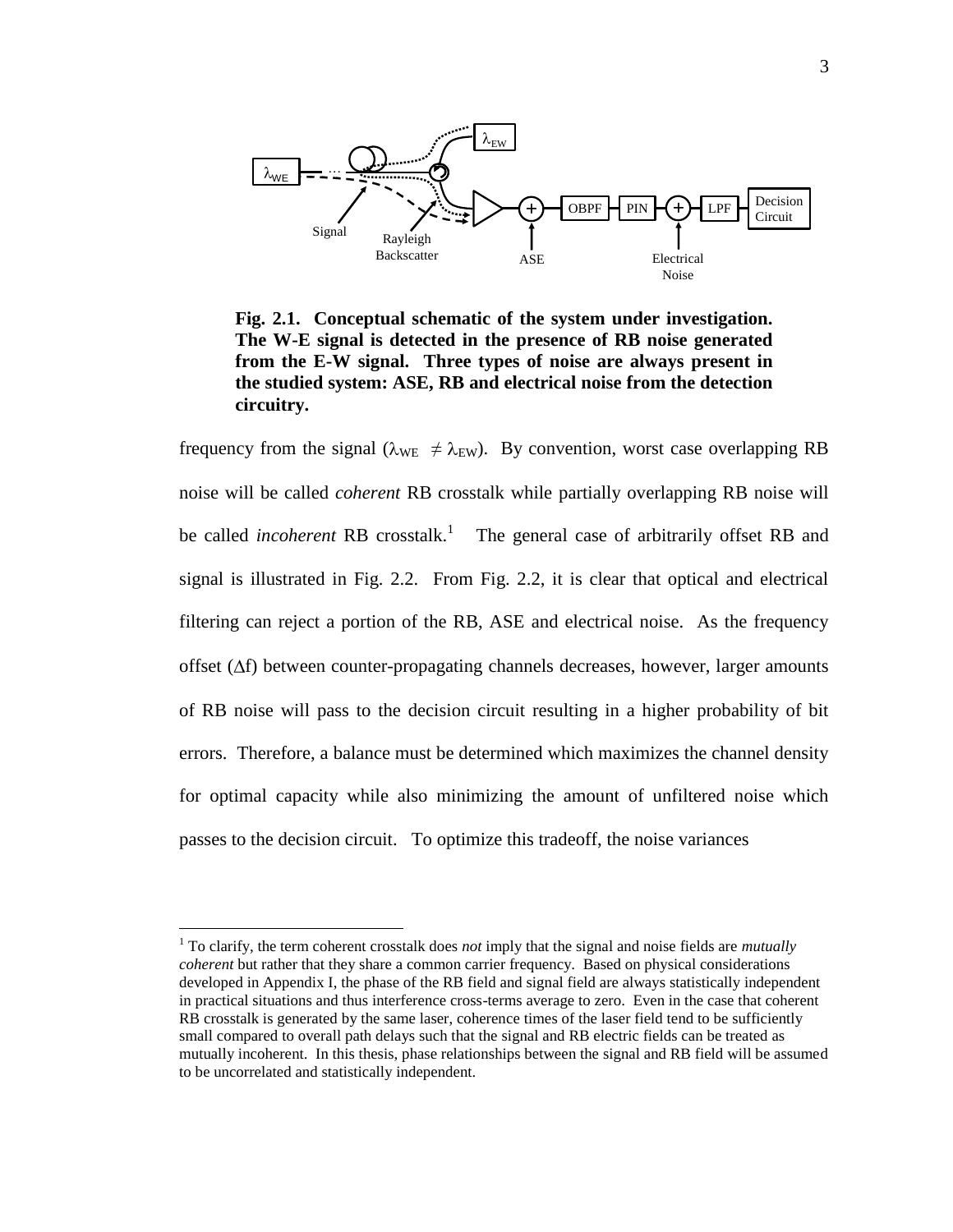

**Fig. 2.2. Frequency domain illustration of the detection process of the W-E signal from Fig. 2.1. RB caused by the E-W channel is colored while ASE and electrical noise are white. The detected signal lies centered within the electrical bandwidth, Be, and the optical bandwidth, Bo.** 

associated with RB, ASE and electrical noise must be calculated along with the signal distortions associated with optical and electrical filtering.

The mathematical formalism describing IM-DD link performance corrupted by RB, ASE and electrical noise at the detector will now be developed. In the theoretical treatment of RB and ASE noise, it is approximated that link performance is characterized by nearly-Gaussian noise statistics. In truth, such an approximation to the underlying noise statistics leads to slightly pessimistic results because the probability density functions (PDF) due to RB and ASE are not strictly Gaussian [5- 8]. Nevertheless, these same studies show that the Gaussian approximation (GA) provides reasonable performance prediction provided that bit error rates are calculated using optimal decision thresholds thereby justifying its use. The motivation to use the GA is further supported due to the complex computation needed to evaluate link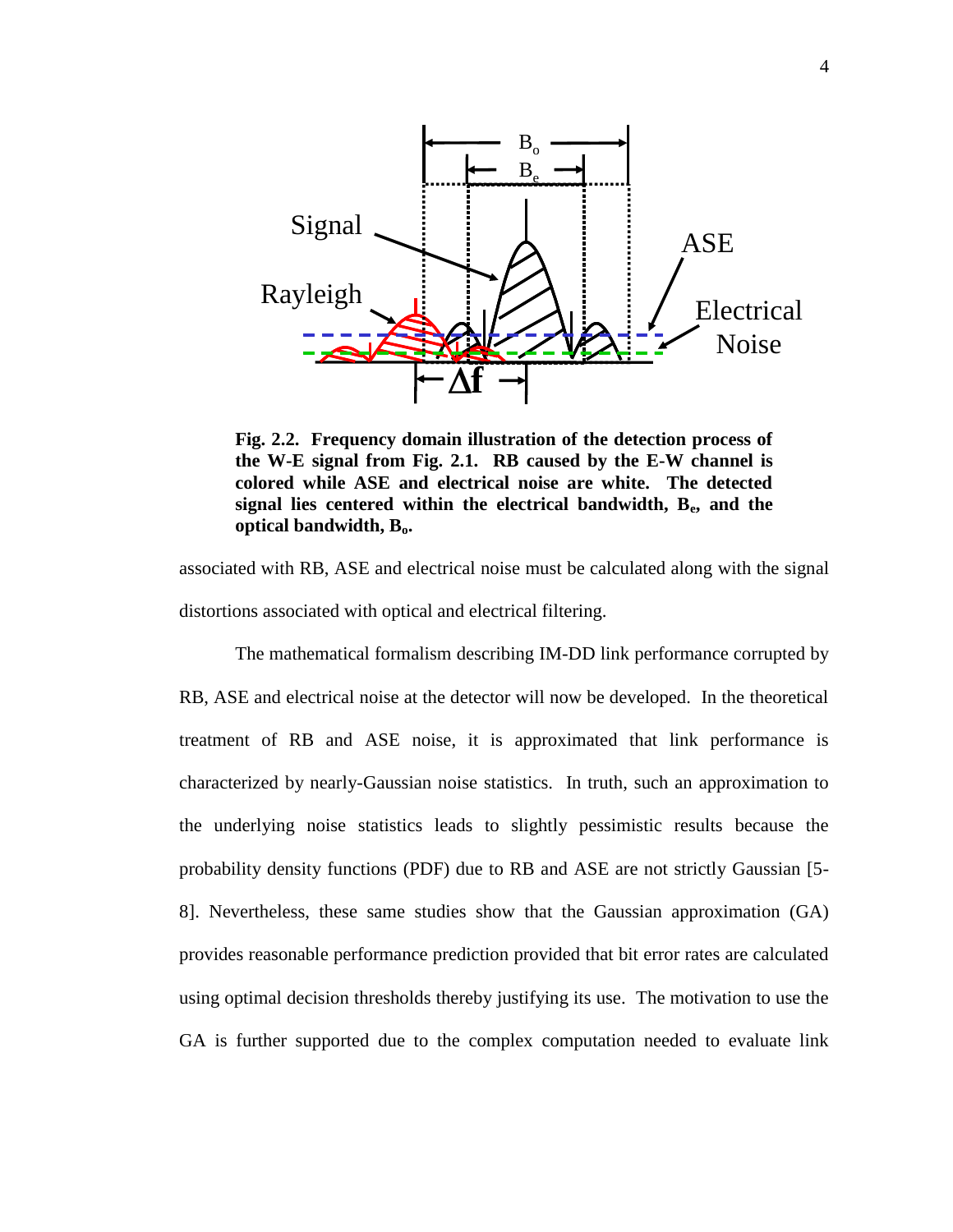performance based on *exact* statistics. As it has been shown, the enhanced accuracy gained by using exact noise statistics is often offset by the computational complexity [9, 10]. Therefore, the GA will be employed throughout this thesis and it will be demonstrated that this approximation agrees closely with experimental results.

The total power,  $p(t)$ , detected by the PIN photodiode in Fig. 2.1 is given by

$$
p(t) = |f_s(t) + f_{ASE}(t) + f_{RB}(t)|^2.
$$
 (2.1)

where  $f_s(t)$  is the optically filtered signal field and  $f_{\text{ase}}(t)$  and  $f_{\text{rb}}(t)$  are the optically filtered noise fields due to ASE and RB, respectively. The variance of the photocurrent is expressed as [11]

$$
\sigma^{2}(t) = R_{D}^{2} \int_{-\infty}^{\infty} \int_{-\infty}^{\infty} C_{p}(\tau, \tau') h(t - \tau) h(t - \tau') d\tau d\tau' \tag{2.2}
$$

where

$$
C_p(\tau, \tau') = \langle p(\tau)p(\tau') \rangle - \langle p(\tau) \rangle \langle p(\tau') \rangle. \tag{2.3}
$$

 $R<sub>D</sub>$  is the detector responsivity and  $h(t)$  represents the lowpass impulse response of the receiver circuitry. The first term in (2.3) represents the autocorrelation of the detected power. Because both ASE and RB are at least wide-sense stationary, uncorrelated, zero mean ccg random processes, the total variance is the sum of five possible terms [11]:

$$
\sigma_{\text{sig-ASE}}^{2}(t) = 2R_{D}^{2}\Re\left\{\int_{-\infty-\infty}^{+\infty+\infty} f_{s}(\tau) f_{s}^{*}(\tau) < f_{\text{ASE}}(\tau) f_{\text{ASE}}(\tau) > h(t-\tau)h(t-\tau) d\tau d\tau\right\} \tag{2.4}
$$

$$
\sigma_{ASE-ASE}^2 = MR_D^2 \Re \left\{ \int_{-\infty-\infty}^{+\infty+\infty} \int_{SSE}^{+\infty+\infty} (\tau) f_{ASE}(\tau') \right\}^2 h(t-\tau)h(t-\tau') d\tau d\tau' \right\}
$$
(2.5)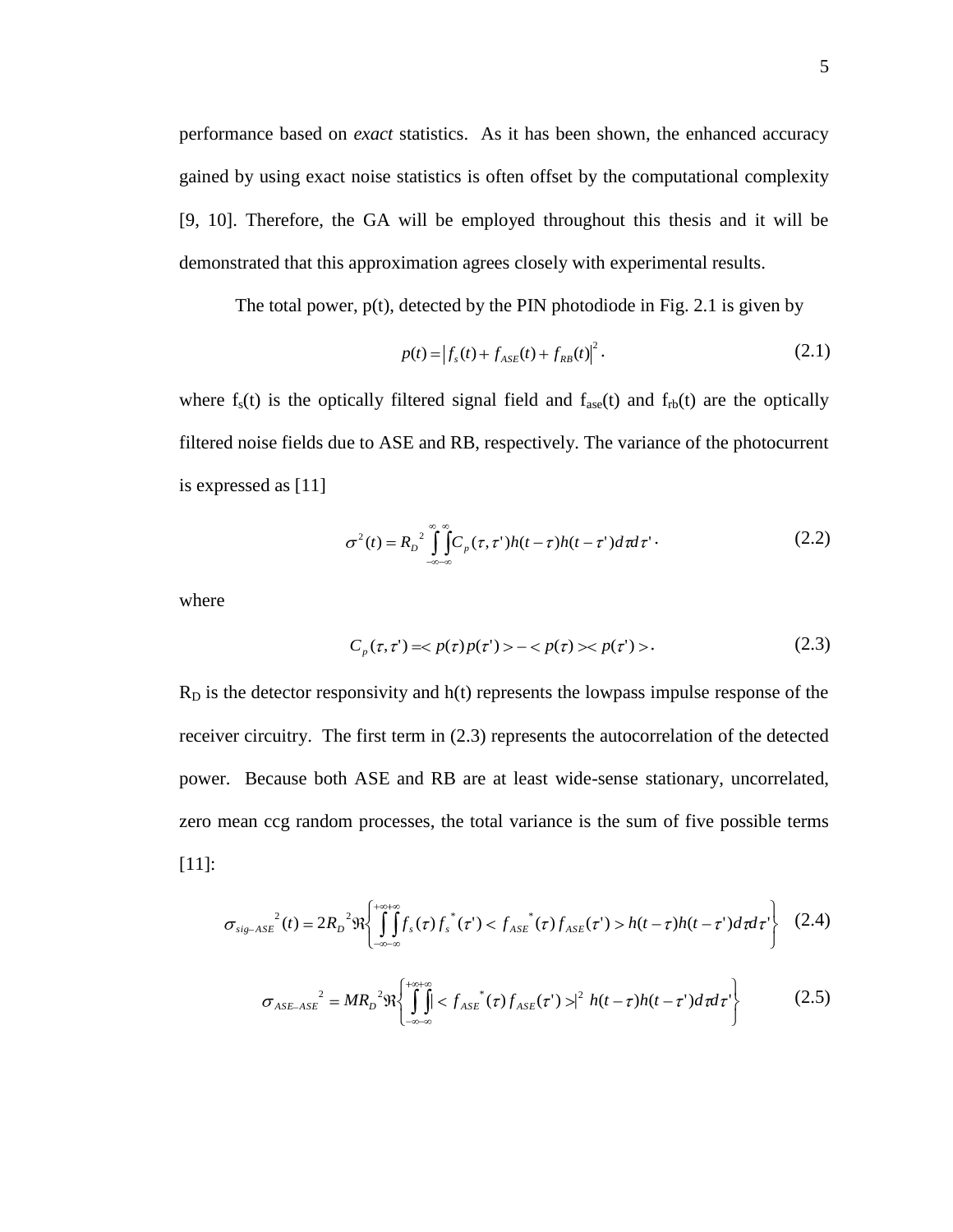$$
\sigma_{\text{sig-RB}}^{2}(t) = 2R_{D}^{2}\Re\left\{\int_{-\infty-\infty}^{+\infty} f_{s}(\tau) f_{s}^{*}(\tau) < f_{RB}^{*}(\tau) f_{RB}(\tau) > h(t-\tau)h(t-\tau')d\tau d\tau'\right\} \tag{2.6}
$$

$$
\sigma_{RB-RB}^{2} = R_{D}^{2} \Re \left\{ \int_{-\infty-\infty}^{+\infty+\infty} f_{RB}^{*}(\tau) f_{RB}(\tau') > |^{2} h(t-\tau)h(t-\tau')d\tau d\tau' \right\}
$$
(2.7)

$$
\sigma_{ASE-RB}^{2} = 2R_{D}^{2}\Re\left\{\int_{-\infty-\infty}^{+\infty} f_{ASE}^{*}(\tau)f_{ASE}(\tau') > \frac{f_{RB}^{*}}{(\tau)f_{RB}(\tau)}\right\} = h(t-\tau)h(t-\tau')d\tau d\tau'\right\}(2.8)
$$

where the factor M in  $(2.5)$  is the number of polarization modes present at the detector. If there is no polarizer before the detector,  $M = 2$ . In general,  $f_s(t)$  represents the optically filtered signal field and h(t) is the lowpass impulse response of the receiver electronics. The terms  $\langle f_{\text{ase}}^*(\tau) f_{\text{ase}}(\tau) \rangle$  and  $\langle f_{\text{rb}}^*(\tau) f_{\text{rb}}(\tau) \rangle$  represent the autocorrelation functions (ACF) of the optically filtered ASE and RB noise field, respectively and is defined as

$$
\langle f(t)f(t+\tau)\rangle = \int_{-\infty}^{+\infty} f(t)f(t+\tau)d\tau.
$$
 (2.9)

As can be seen in (2.4-2.8), it is the functional difference of the noise ACFs which distinguishes ASE from RB. Because ASE is a white noise process (i.e. has a flat spectral density), ACF<sub>ASE</sub> is *delta-correlated* in the frequency domain. RB, on the other hand, has an ACF which depends on the spectral properties of the modulation format which generates the RB noise field.

Under the GA, the total noise corrupting the channel is given by

$$
\sigma_{tot}^2(t) = \sigma_{sig-ASE}^2(t) + \sigma_{ASE-ASE}^2 + \sigma_{sig-RB}^2(t) + \sigma_{RB-RB}^2 + \sigma_{ASE-RB}^2 + \sigma_{elec}^2.
$$
 (2.10)

where the photocurrent variance due to receiver electrical noise is

$$
\sigma_{elec}^2 = R_{\rho}^2 N E P^2 B_e. \tag{2.11}
$$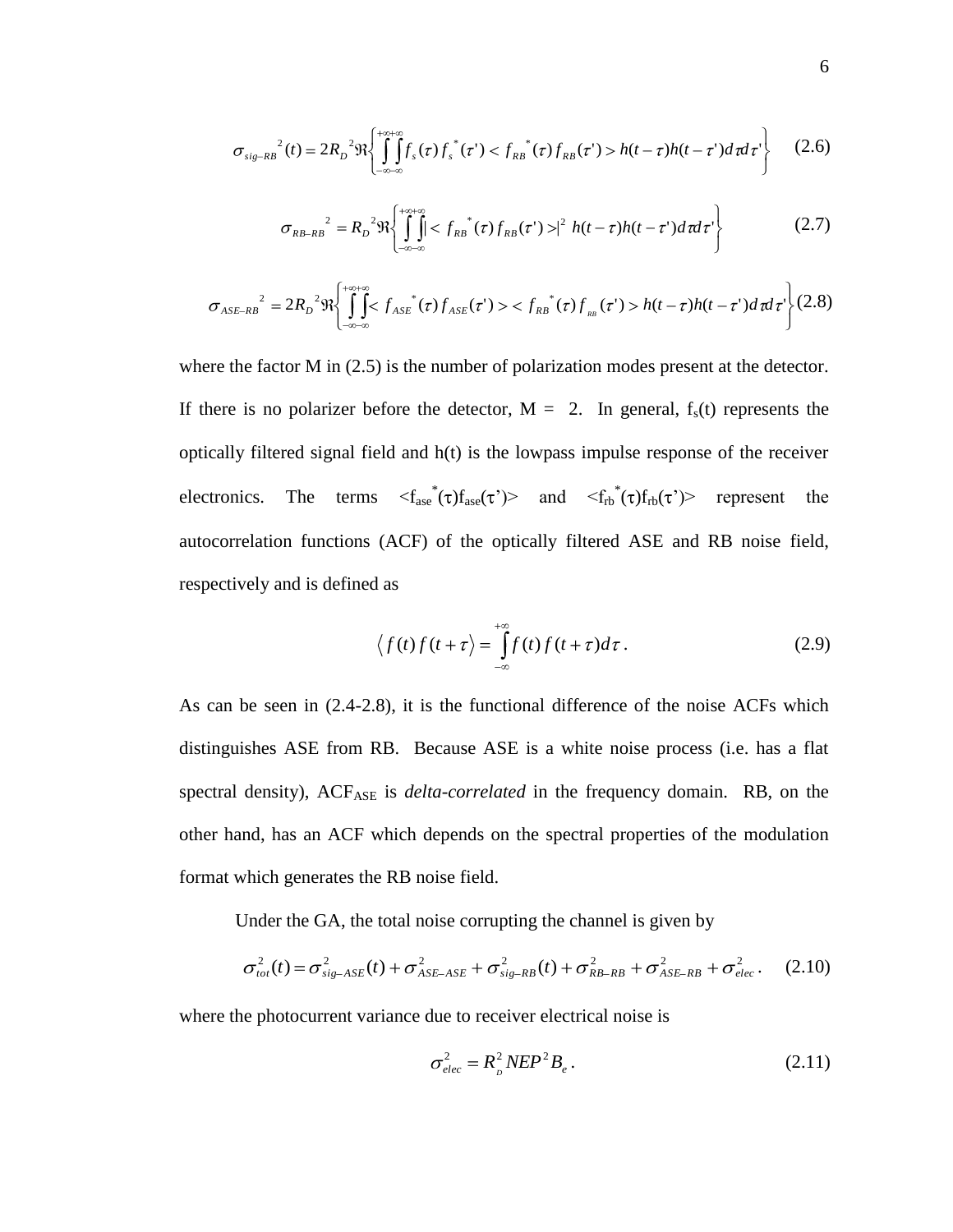Here, NEP is the noise equivalent power and refers to the intrinsic noise spectral density of the receiver and is quoted in units of W/√Hz. This noise term accounts for electrical noise processes such as thermal noise and shot noise.

# **2.2 Analytic Noise Model: Gaussian Pulse and Filter Shapes**

## **2.2.1 Analytic Noise Variance**

It is possible to obtain closed-form solutions to (2.4-2.8) using a set of Gaussian approximations for the pulse and filter shapes in the link described in Fig. 2.1. This method was originally suggested by Winzer for the analysis of DRB in RA [12] and is now applied to RB in bidirectional links. The following approximations are used for the pulse shapes and filter shapes:

$$
e_{sig}(t) = \sqrt{P_1}e^{-2\pi B_s^2 t^2} \xrightarrow{FT} S(f) = \frac{\sqrt{P_1}}{\sqrt{2}B_s}e^{-\frac{\pi f^2}{2B_s^2}}.
$$
 (2.12a)

$$
n_{ASE}(t) = \sqrt{N_{ASE}} \delta(t) \xrightarrow{FT} N_{ASE}(f) = \sqrt{N_{ASE}}.
$$
 (2.12b)

$$
n_{RB}(t) = \sqrt{2B_s P_{RB}} e^{-2\pi B_s^2 t^2} e^{i2\pi \Delta ft} \xrightarrow{FT} N_{RB}(f) = \sqrt{\frac{P_{RB}}{B_s}} e^{-\frac{\pi (f - \Delta f)^2}{2B_s^2}}.
$$
 (2.12c)

$$
b(t) = \sqrt{2}B_oe^{-2\pi B_o^2 t^2} \xrightarrow{FT} B(f) = e^{-\frac{\pi f^2}{2B_o^2}}.
$$
 (2.12d)

$$
h(t) = 2\sqrt{2}B_e e^{-8\pi B_e^2 t^2} \xrightarrow{FT} H(f) = e^{-\frac{\pi f^2}{8B_e^2}}.
$$
 (2.12e)

Here,  $P_1$  is the peak power of a transmitted mark,  $N_{ASE}$  is the ASE power spectral density in a *single* polarization mode, P<sub>RB</sub> is the *total* Rayleigh backscattered power,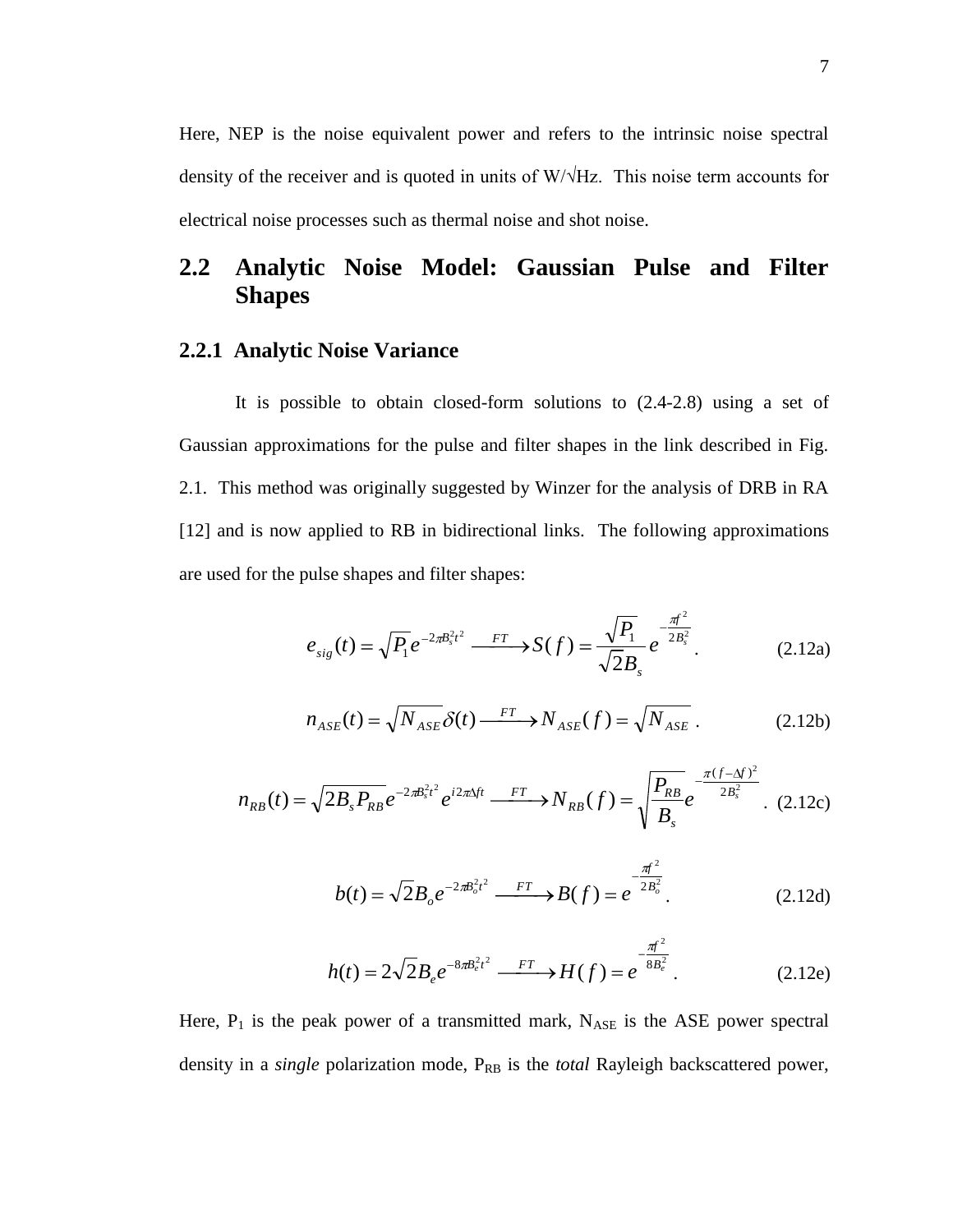$b(t)$  is the optical filter impulse response, and  $B_s$ ,  $B_o$ ,  $B_e$  are the equivalent bandwidths of the signal spectrum, optical filter, and electrical filter, respectively. Furthermore,  $f_s(t) = e_{sig}(t) \times b(t)$ ,  $f_{ASE}(t) = n_{ASE}(t) \times b(t)$  and  $f_{RB}(t) = n_{RB}(t) \times b(t)$  where  $\times$  denotes convolution. It should be noted that the above functions represent the *field* of the optical light, not the intensity. The conversion to intensity is the magnitude squared of the field. Performing the convolution of the signal pulse with the optical filter gives signal optically filtered signal field:

$$
f_s(t) = \frac{\sqrt{P_1}}{\sqrt{1 + \frac{B_s^2}{B_o^2}}} \exp\left[-\frac{\pi B_s^2 t^2}{1 + \frac{B_s^2}{B_o^2}}\right].
$$
 (2.13)

assuming that the optical filter and the signal have perfectly aligned center frequencies.

It is important to point out that the filters given by (12-d) and (12-e) are defined by there *noise equivalent bandwidths* (NEB) and not their 3 dB bandwidths. It can be shown that the NEB bandwidth  $(B<sub>NEB</sub>)$  of a Gaussian filter is exactly the same as that of an ideal, rectangular shaped filter. Thus, the total energy within the optical Gaussian filter is  $B_0$  and the total energy within the electrical filter is  $2B_e$ . The corresponding 3 dB bandwidth for a first order Gaussian filter evaluates to  $0.94*B_{NEB}$ .

#### **2.2.1.1 Calculation of ASE Variances**

The calculation of (2.4) is demonstrated by Winzer in [12]. For ASE, the constant power spectral density leads to an autocorrelation function dependent only on the optical filter bandwidth.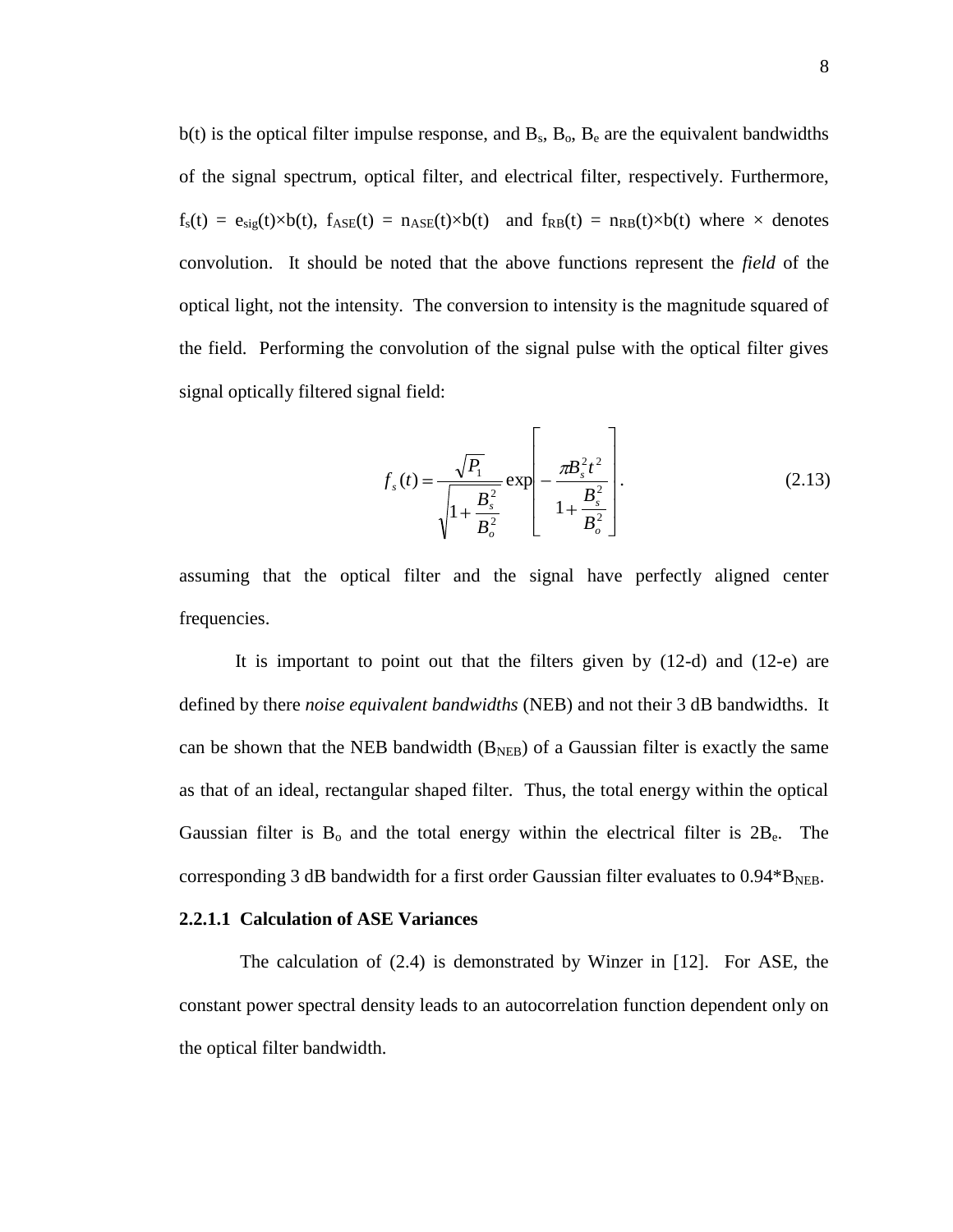$$
\langle f_{ASE}^*(\tau) f_{ASE}(\tau') \rangle = N_{ASE} B_o e^{-\pi B_o^2 (\tau - \tau)^2}.
$$
 (2.14)

Plugging (2.14) into (2.4) and setting  $t = 0$ , we arrive at (6) in [12],

$$
\sigma_{\text{sig-ASE}}^2 = \frac{4R_D^2 N_{\text{ASE}} P_1 B_e}{\sqrt{1 + \frac{B_s^2}{B_o^2} + \frac{B_s^2}{4B_e^2}} \sqrt{1 + \frac{2B_s^2}{B_o^2} + \frac{4B_e^2}{B_o^2} \left(1 + \frac{B_s^2}{B_o^2}\right)}}.
$$
(2.15)

Plugging (2.14) into (2.5) and setting  $t = 0$ , the ASE-ASE beat noise is found to be

$$
\sigma_{ASE-ASE}^2 = \frac{2\sqrt{2}R_D^2 N_{ASE}^2 B_e B_o}{\sqrt{1 + \frac{2B_e^2}{B_o^2}}}
$$
(2.16)

where it is assumed that no polarizer is present at the detector (i.e.  $M = 2$ ).

#### **2.2.1.2 Calculation of RB Variance**

To understand the effect of channel separation and RB in IB networks, use is made of the frequency shifting property of Fourier transforms [13]

$$
x(t)e^{i2\pi\Delta ft} \xrightarrow{FT} X(f - \Delta f).
$$
 (2.17)

where  $\Delta f$  is the frequency difference between the center frequency of the signal and optical filter and the center frequency of the interfering Rayleigh channel (see Fig. 2.2). The convolution of the shifted RB spectrum with the optical filter  $(n_{RB}(t)*b(t))$ is

$$
f_{RB}(t) = \frac{\sqrt{2B_s P_{RB}}}{\sqrt{1 + \frac{B_s^2}{B_o^2}}} \exp\left[-\frac{2\pi B_s^2 t^2}{1 + \frac{B_s^2}{B_o^2}}\right] \exp\left[-\frac{\pi \Delta f^2}{2B_o \left(1 + \frac{B_s^2}{B_o^2}\right)}\right] \exp\left[\frac{i2\pi \Delta ft}{1 + \frac{B_s^2}{B_o^2}}\right].
$$
 (2.18)

Calculation of the autocorrelation of  $f_{RB}(t)$  yields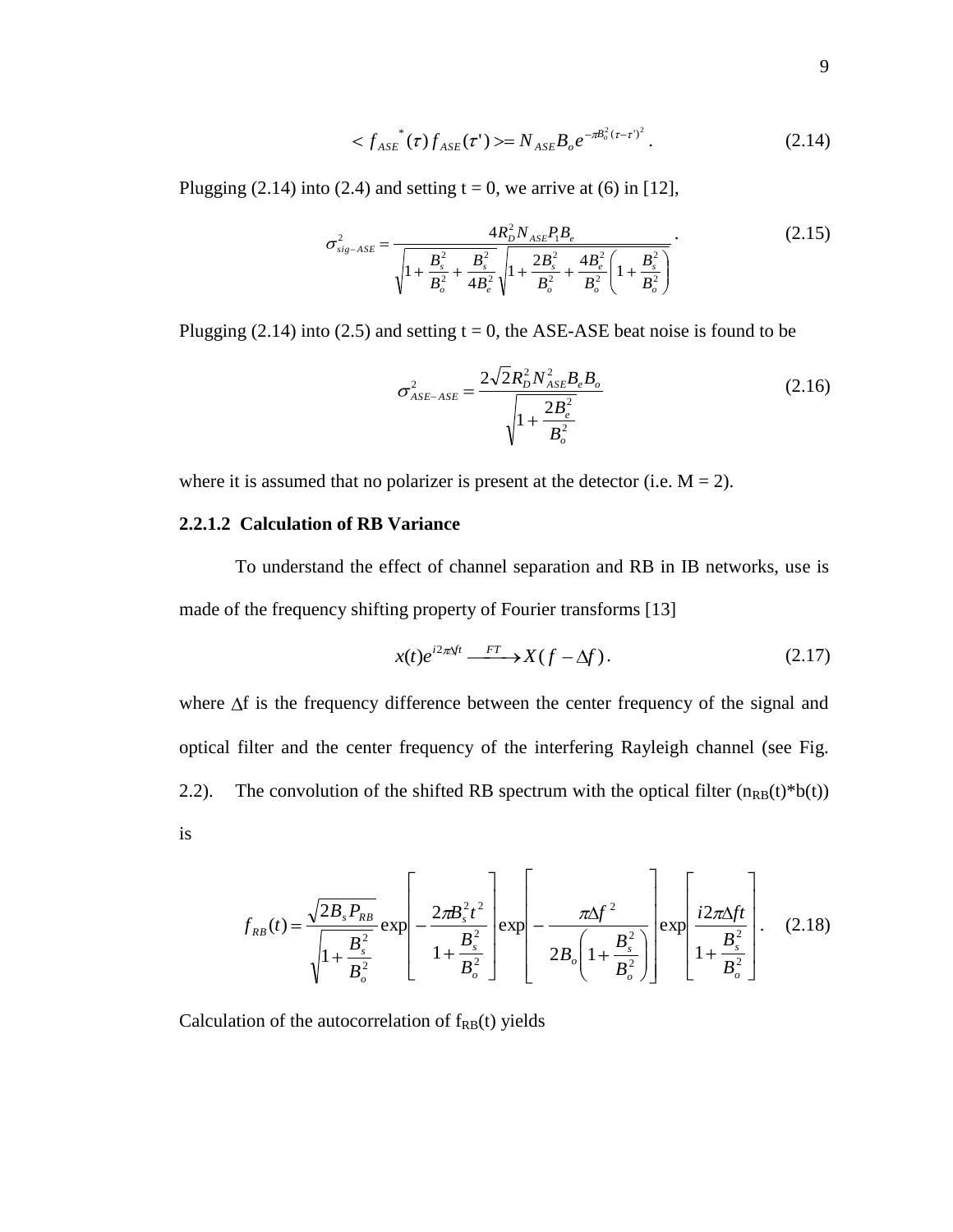$$
\langle f_{RB}^{*}(\tau) f_{RB}(\tau') \rangle = \frac{P_{RB}}{\sqrt{1 + \frac{B_{s}^{2}}{B_{o}^{2}}}} \exp\left[-\frac{\pi B_{s}^{2}(\tau - \tau')^{2}}{1 + \frac{B_{s}^{2}}{B_{o}^{2}}}\right] \exp\left[-\frac{\pi \Delta f^{2}}{B_{o}\left(1 + \frac{B_{s}^{2}}{B_{o}^{2}}\right)}\right] \exp\left[\frac{i2\pi \Delta f(\tau - \tau')}{1 + \frac{B_{s}^{2}}{B_{o}^{2}}}\right].
$$
 (2.19)

Plugging (2.19) into (2.6) and setting  $t = 0$ , the expression for the signal-RB beat noise variance as a function of filter bandwidths and frequency offset is

$$
\sigma_{\text{sig-RB}}^2 = \frac{2\eta_{\text{pol}} R_D^2 P_{\text{RB}} P_1}{\sqrt{1 + \frac{B_s^2}{B_o^2} \sqrt{1 + \frac{2B_s^2}{B_o^2} + \frac{B_s^2}{2B_e^2} \sqrt{1 + \frac{B_s^2}{B_o^2} + \frac{B_s^2}{2B_e^2} \sqrt{1 + \frac{B_s^2}{B_o^2} + \frac{B_s^2}{4B_e^2} + \frac{B_s^2}{4B_e^2}}}}}} \exp\left(-\frac{\pi \Delta f^2 \left(4 + \frac{4B_s^2}{B_o^2} + \frac{2B_s^2}{B_e^2} + \frac{B_s^2}{B_e^2}\right)}{2B_o^2 \left(1 + \frac{B_s^2}{B_o^2}\right)\left(2 + \frac{2B_s^2}{B_o^2} + \frac{B_s^2}{B_e^2}\right)}\right) (2.20)
$$

where the term  $\eta_{pol}$  represents the fraction of RB light which is co-polarized with the signal. For a common low birefringence fiber, the RB light will have a degree of polarization (DOP) which is approximately 33% of the original launched light [14]. Therefore, if the original light is nearly 100% polarized, as is often the case, the RB will have a DOP of 33%. A DOP of 33% implies that 2/3 of the light remains in the original polarization while 1/3 of the light scatters into the orthogonal polarization. Under these condition,  $\eta_{pol} = \{1/3, 2/3\}$ . When  $\eta_{pol} = 2/3$  the signal and Rayleigh will be optimally aligned and the greatest penalty from coherent Rayleigh beating will be incurred. If  $\eta_{pol}$  is set to 1 and  $\Delta f$  is set to 0, (2.19) and (2.20) collapse to become equations  $(5)$  and  $(7)$  in  $[12]$ .

By plugging (2.19) into (2.7) and setting  $t = 0$ , the expression for the RB-RB beat noise becomes

$$
\sigma_{RB-RB}^2 = \frac{2R_D^2 P_{RB}^2}{\sqrt{1 + \frac{B_s^2}{B_o^2} \sqrt{1 + \frac{B_s^2}{B_o^2} + \frac{B_s^2}{2B_e^2}}}} \exp\left(-\frac{2\pi\Delta f^2}{B_o^2 \left(1 + \frac{B_s^2}{B_o^2}\right)}\right).
$$
(2.21)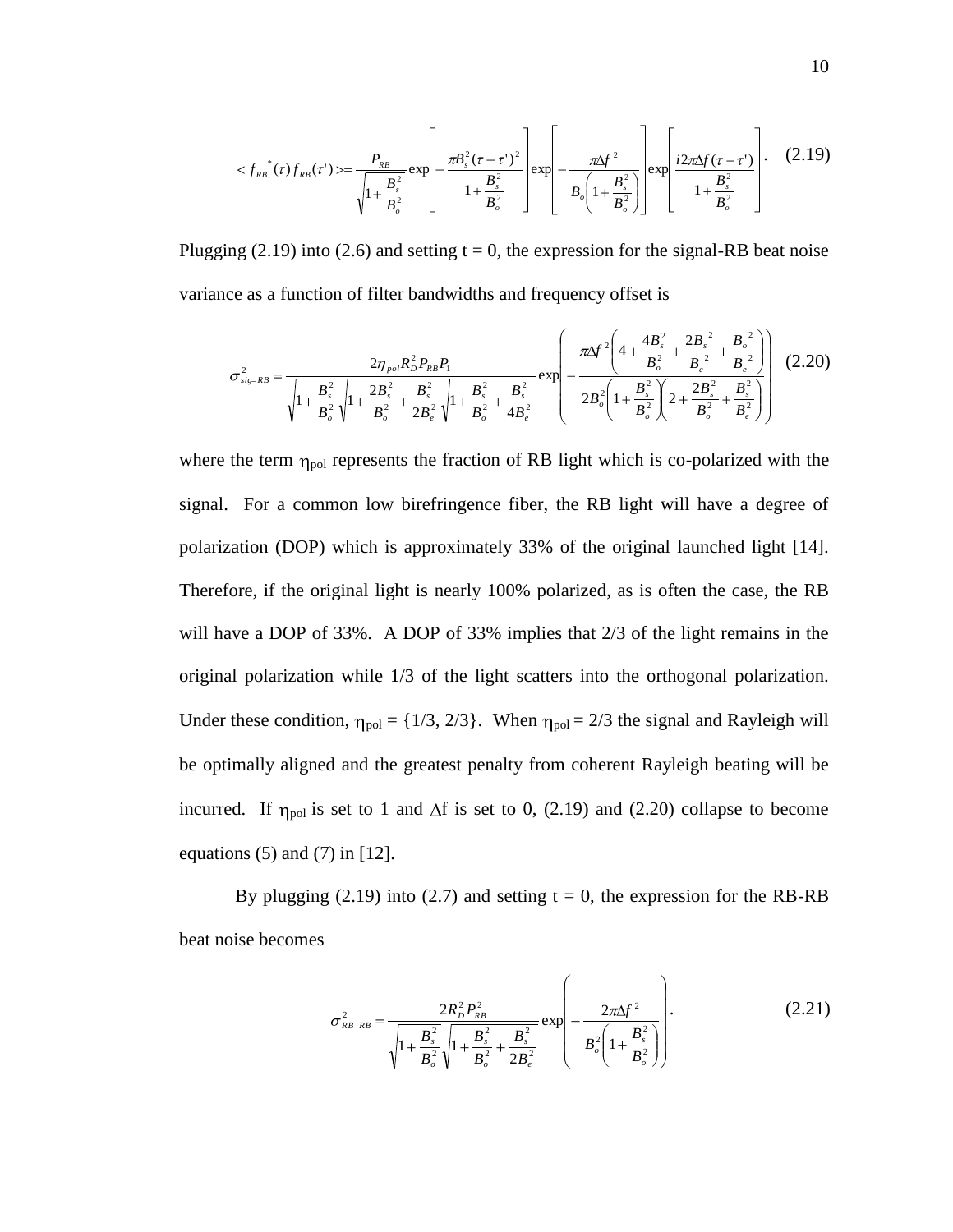Lastly, plugging  $(2.14)$  and  $(2.19)$  into  $(2.8)$  and setting  $t = 0$  yields

$$
\sigma_{ASE-RB}^2 = \frac{4R_D^2 N_{ASE} P_{RB} B_e}{\sqrt{1 + \frac{2B_s^2}{B_o^2} + \frac{4B_e^2}{B_o^2} \left(1 + \frac{B_s^2}{B_o^2}\right)}} \exp\left(-\frac{2\pi\Delta f^2 \left(1 + \frac{2B_e^2}{B_o^2}\right)}{B_o^2 \left(1 + \frac{2B_s^2}{B_o^2} + \frac{4B_e^2}{B_o^2}\left(1 + \frac{B_s^2}{B_o^2}\right)\right)}\right).
$$
(2.22)

The key information to be gleaned from (2.20-2.22) is that the effect of RB noise can be significantly mitigated in the receiver when the channel offset is increased. This reduction in noise trends as a decaying exponential whose decay constant is proportional to the square of the frequency offset. Hence, RB becomes negligibly small for large channel separations. Unfortunately, only partial insight can be gained from the impact of filtering on the reduction of the noise due to the complicated interrelationship between Gaussian pulse width and optical and electrical filter bandwidth. Nonetheless, narrower filter bandwidths translate to smaller RB noise variances as will become obvious later. The extent to which optimal filtering can suppress RB noise will be the primary subject of Chapter 3.

# **2.2.2 Quantifying Link Performance: BER and Q-factor**

The figure of merit which most reliably characterizes communication systems is bit error rate (BER). It is well known that a communications system degraded by Gaussian noise has a BER given by

$$
BER = \frac{1}{2}erfc\left(\frac{Q}{\sqrt{2}}\right). \tag{2.23}
$$

where the Q-factor is

$$
Q = \frac{\mu_{1-} - \mu_0}{\sigma_1 + \sigma_0}.
$$
 (2.24)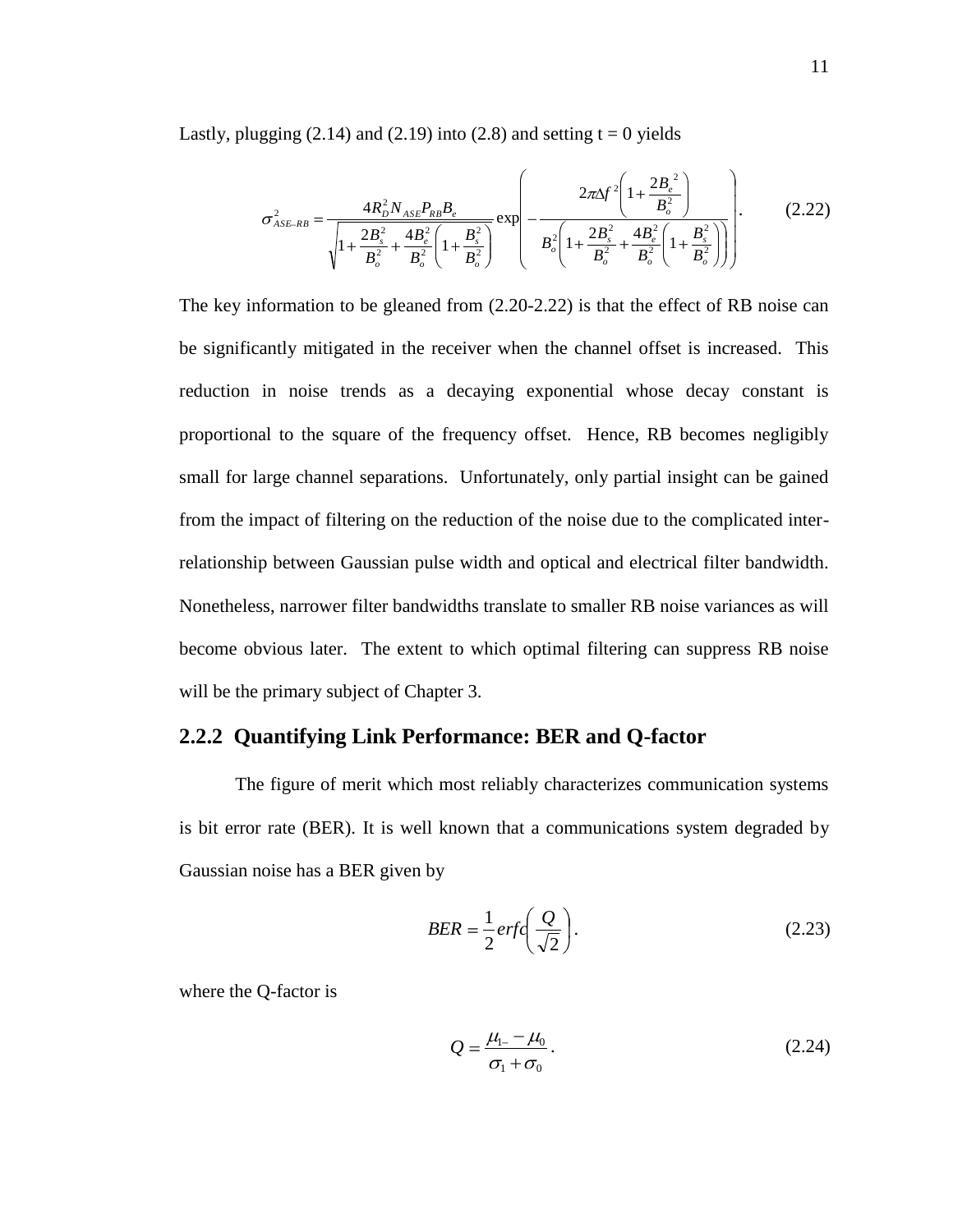Here,  $\mu_1$  and  $\mu_0$  are the mark and space photocurrents at the sampling instant, respectively, and  $\sigma_1$  and  $\sigma_0$  are the mark and space noise variance, respectively. Therefore, knowledge of the signal waveform and the noise variance of marks and spaces determines the BER of the transmission in Gaussian noise dominated communication systems. For the analytic model, BER is conveniently calculated using (2.11), (2.12), (2.15), (2.16) and (2.20-2.22). To avoid a more detailed and tedious analysis, the method used to relate the parameters of the analytic model to experimentally measured quantities is saved for Appendix III.

#### **2.2.3 Limitations of the Analytic Model**

Unfortunately, the analytic model has two critical limitations. First, the analytic model assumes that all pulse and filter shapes can be approximated as having 1<sup>st</sup> order Gaussian shapes. Although this approximation allows for calculation of closed-form equations for the noise variances, realistic modulation formats can have distinctly non-Gaussian PSDs (as illustrated in Appendix II). Secondly, while the analytic model successfully describes the impact of filtering on noise mitigation, it does not accurately account for the deleterious impact of filter induced inter-symbol interference (ISI). Although attempts are made to account for the effect of ISI on the analytic model (as described in Appendix III), an alternative approach is warranted to produce more accurate results.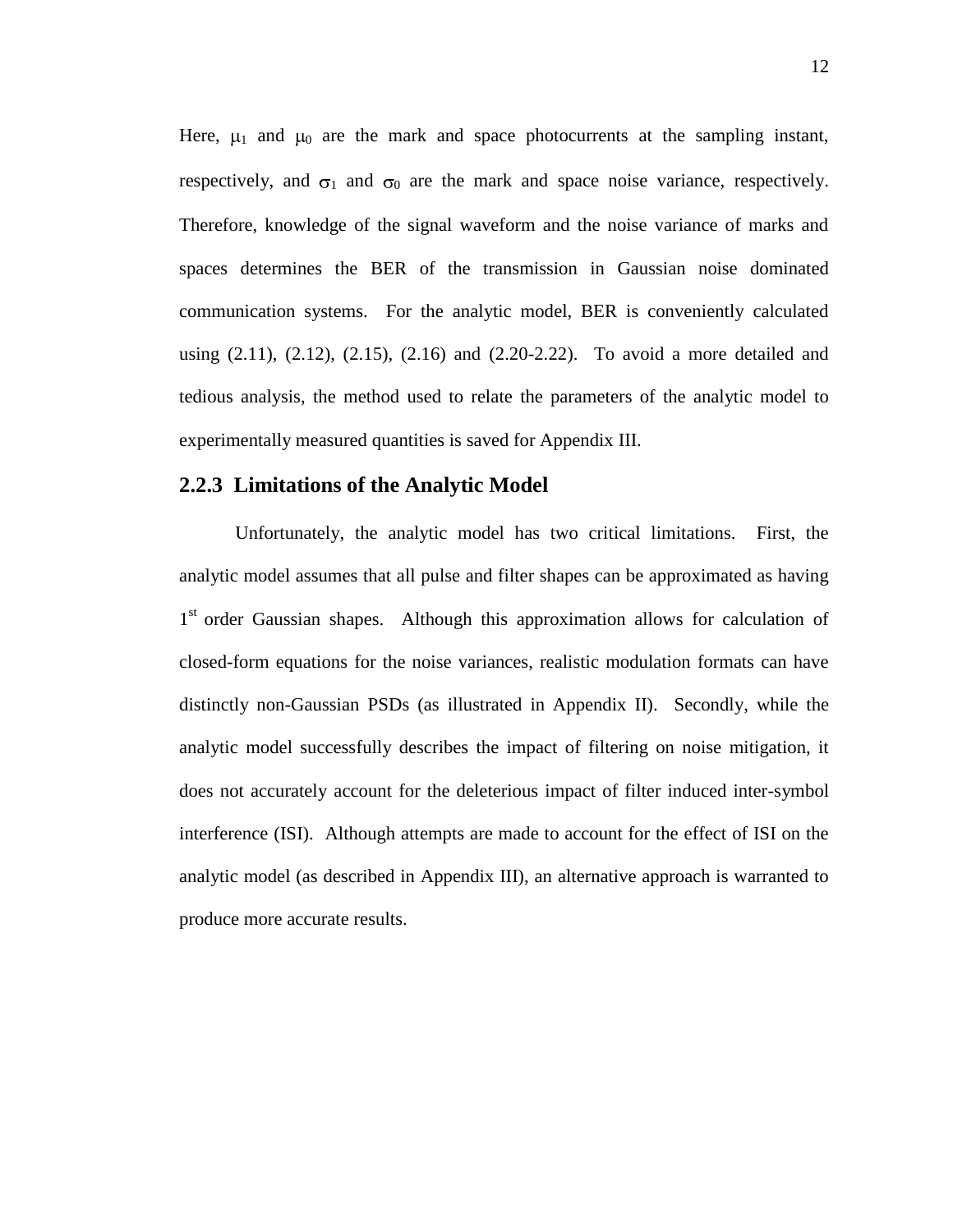# **2.3 Numerical Noise Model: Exact PSD and Filtering Effects**

The limitations imposed by the analytic model are eliminated with the implementation of a more powerful numerical model. In this section, a full numerical model which calculates ASE and RB noise variances is detailed which solves (2.4-2.8) using exact PSD and filtering effects. The numerical noise model is adapted from previous models used to study the impact of ASE on conventional optical links [15- 18]. Instead, however, the approach is generalized to include RB impairments. Just as with the analytic model, the numerical model solves (2.4-2.8) and calculates Q-factor and BER. In this case, the double integrals of the noise variance equations are solved by numerical methods using MATLAB<sup>®</sup> (The MathWorks). Since closed-form solutions are not necessary, realistic filter and pulse shapes allow for a more accurate BER calculation.

Some of the most important differences between the analytic and numerical model are highlighted in the next section. Further details regarding the numerical model will be described in Chapter 3.

## **2.3.1 Exact PSD and ACF**

The first improvement afforded by numerical calculation of (2.4-2.8) is that exact RB PSD can be implemented. Because RB noise has a PSD proportional to the generating field [19], the frequency content of the RB beat noise is highly dependent on modulation format [12, 20-22]. In (2.4-2.8), the frequency dependence of the beat noise characteristics is described by the ACF term,  $\langle f_{\text{ase/rb}}(\tau) f_{\text{ase/rb}}(\tau') \rangle$ . Since RB and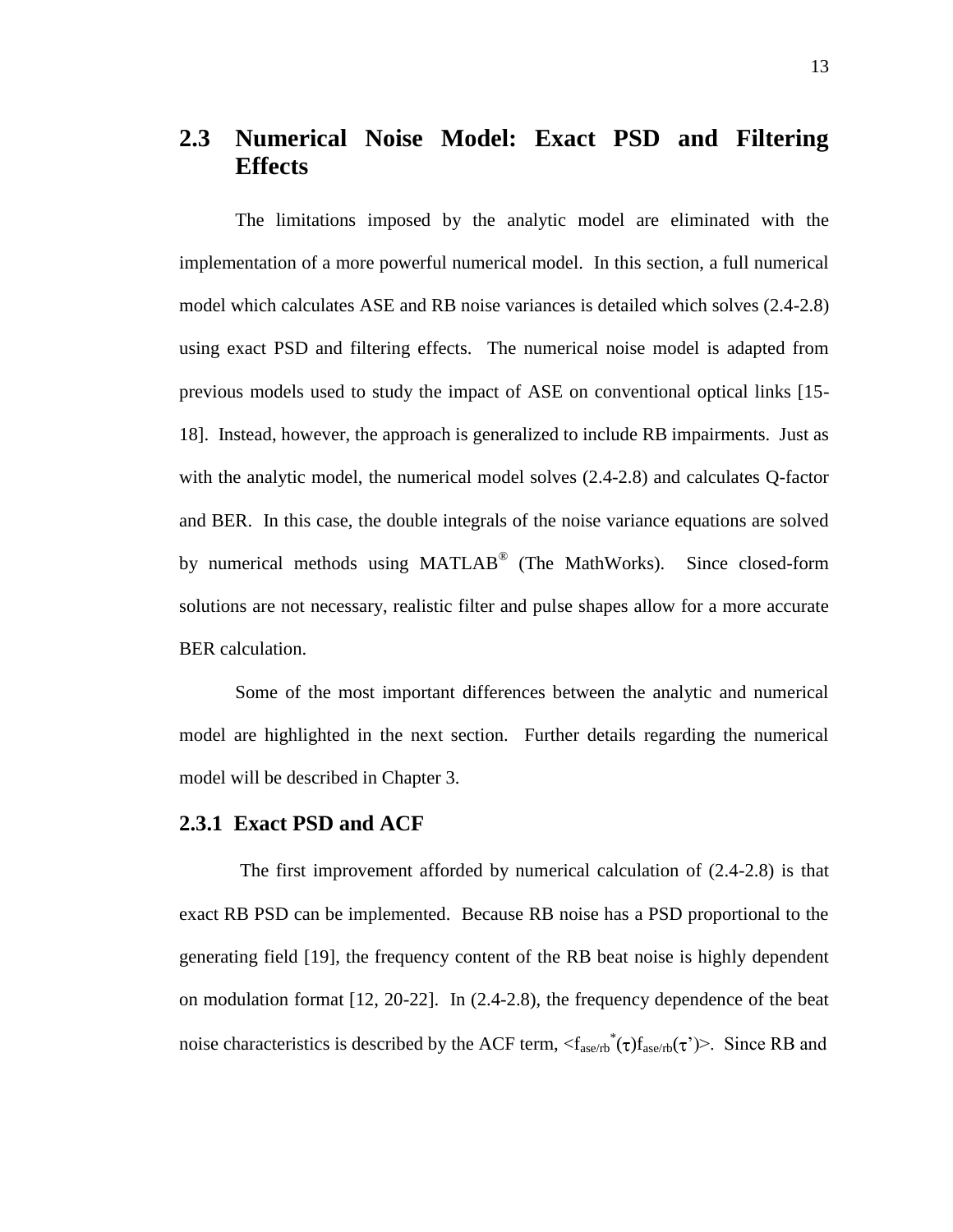

**Fig. 2.3. Illustration showing the Fourier Transform relationship between the modulation PSD and the respective ACF. Figures are generated using the numerical model code.**

ASE are both (at least)  $WSS^2$ , the PSD is Fourier Transform related to the ACF via the Wiener-Khinchin theorem [23]. In mathematical form

$$
R(\tau) = \int_{-\infty}^{\infty} S(f) e^{-j2\pi f \tau} df.
$$
 (2.25)

where  $R(\tau)$  is the ACF of the noise process having the PSD S(f). Using the fast Fourier Transform (fft) and inverse fast Fourier Transform (ifft) functions in MATLAB, converting between of  $R(\tau)$  and  $S(f)$  is straightforward. Examples of the ACF calculation using the MATLAB code are shown in Fig. 2.3 for NRZ and CSRZ modulation formats.

### **2.3.2 Filter-induced ISI and BER Calculation**

The ability to simulate realistic filter induced ISI is the other main advantage of the numerical model. For this reason, the ever-present tradeoff between noise cancellation and filter-induced distortions can be accurately modeled. This advantage is particularly important because BER performance tends to be dominated by worst

 $\overline{a}$ 

 $2^2$  For more details on the underlying statistics of RB, see Appendix I.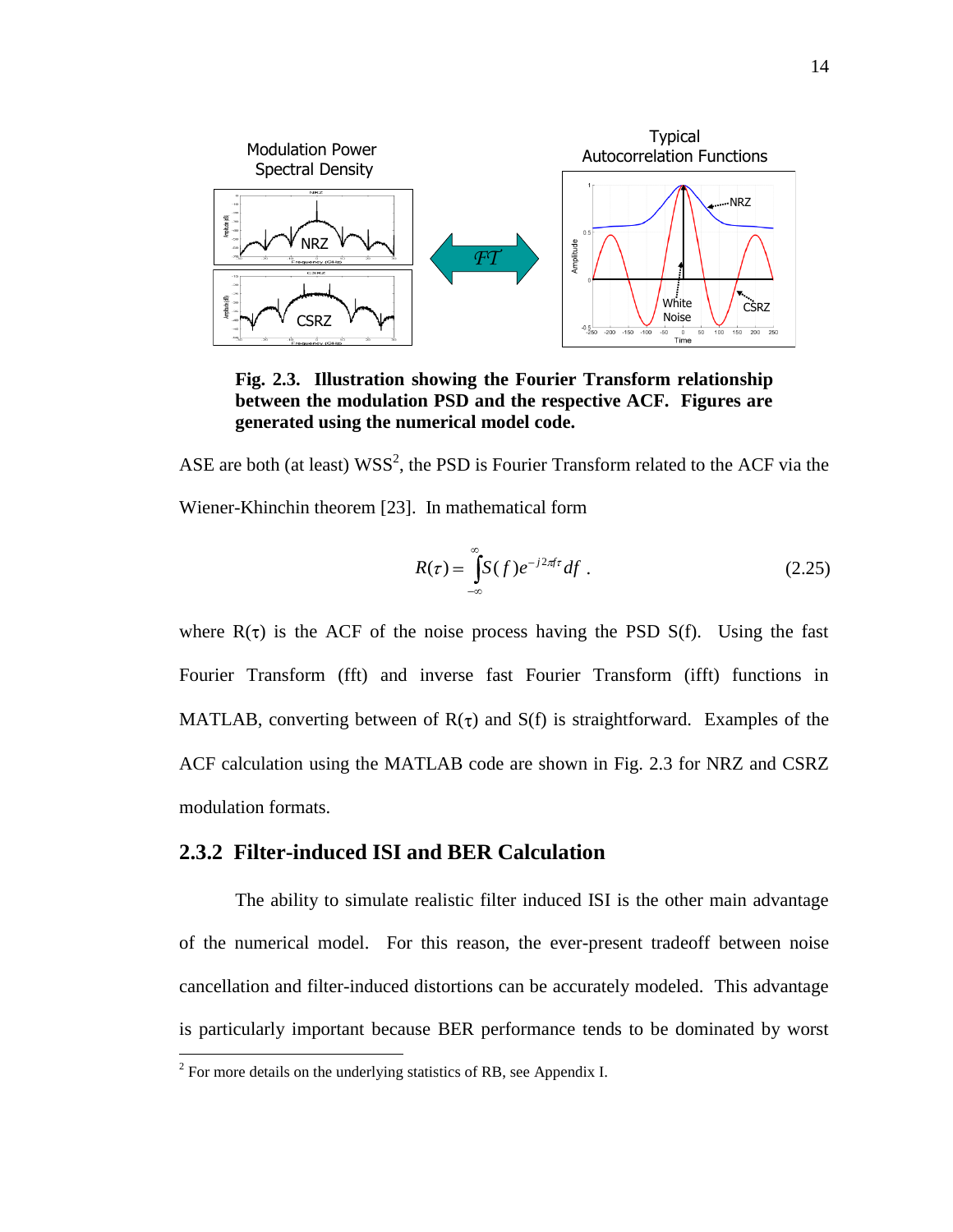case patterning effects [24]. Physically, bit patterns like isolated marks have the highest frequency content and are thus more susceptible to LPF distortions resulting in a higher probability of bit errors.

To study the impact of filtering, a 4<sup>th</sup> order Bessel filters is used in the model. Bessel-type LPFs are the electrical filter of choice in telecom systems owing to their linear group delay in the pass band. This linear phase response results in minimal ripple in the filtered pulses. The transfer function of the  $4<sup>th</sup>$  order Bessel filter used in this model is given by [25]

$$
H(s) = \frac{105}{s^4 + 10s^3 + 45s^2 + 105s + 105}
$$
 (2.26)

where  $s=jo$ . The 1<sup>st</sup> order Gaussian optical filter described by (2.12d) is used to simulate the demux filter shape [26].

Patterning effects due to the transmission of random bit sequences are incorporated into the model using pseudo-random bit sequences (PRBS). The use of PRBS patterns is a common practice in fiber telecom research and has been shown to accurately model pattern randomness for moderate numbers of bits [16, 18]. In this work, pattern dependent ISI is simulated using PRBS patterns of length  $2<sup>7</sup>$ -1. Given the temporal field amplitude of a PRBS modulated signal, esig(t), the optically and electrically filtered photocurrent is

$$
s(t) = R_D |G \cdot e_{sig}(t) \otimes b(t)|^2 \otimes h(t).
$$
 (2.27)

The calculation of BER is modified in the numerical model using the waveform at the decision circuit,  $s(t)$ , is known. In this case, BER is calculated on a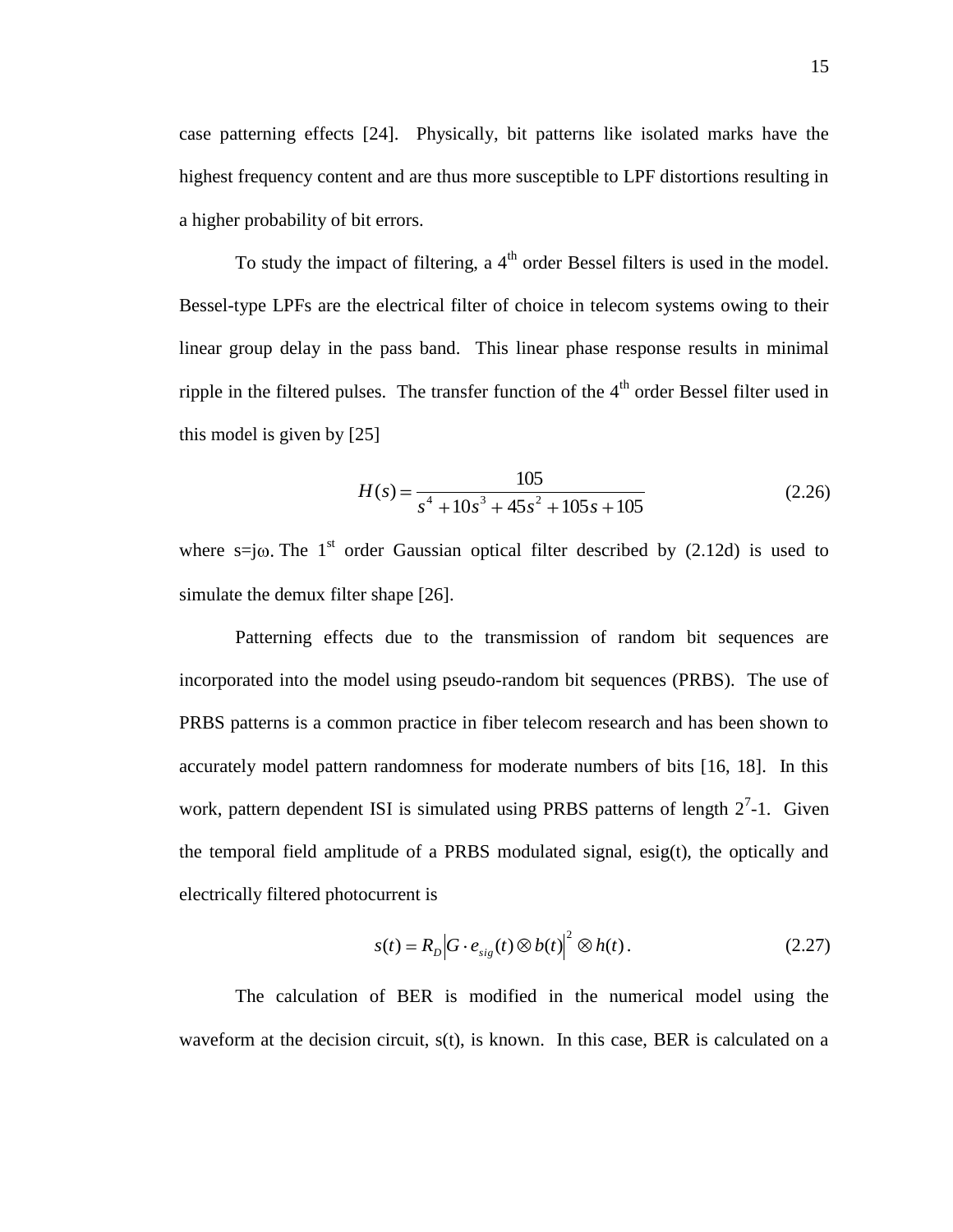bit by bit basis and the total BER is averaged over all bits. The effect of filtering will be accurately modeled because pathological bit sequences will tend to dominate BER performance. The total BER for the entire sequence is found by substituting (2.10) and (2.27) into the relation

$$
BER(t_s, s_{th}) = \frac{1}{N} \left\{ \sum_{k_0} \frac{1}{2} erfc\left(\frac{\left(\frac{s_{th} - s(t_s + k_0 T)}{\sigma(t_s + k_0 T)}\right)}{\sqrt{2}}\right) + \sum_{k_1} \frac{1}{2} erfc\left(\frac{s(t_s + k_1 T) - s_{th}}{\sqrt{2}}\right) \right\}.
$$
 (2.28)

Here,  $t_s$  is the sampling instant,  $s_{th}$  is the decision threshold, N is the number of bits in the sequence and  $k_0$  and  $k_1$  are indexes used to distinguish between transmitted marks and transmitted spaces. The first summation in (2.28) represents the probability of receiving a mark given that a space was sent (i.e.  $P(0|1)$ ) while the second summation represents the probability of receiving a space given that a mark was sent (i.e. P(1|0)). The scaling term in the front of (2.28) averages the total BER over all bits (in this case, N is 127 bits).

# **2.4 10 Gb/s Experiments: NRZ, RZ and DB**

Rigorous experimental work was conducted in order to verify the accuracy of the two models. The following section describes the experimental procedure for measuring the impact of RB on 10 Gb/s IM-DD systems. Three modulation formats are studied: NRZ, RZ and DB. The experimental and theoretical results verify the importance of RB in IB links and suggestions are made for noise penalty reduction.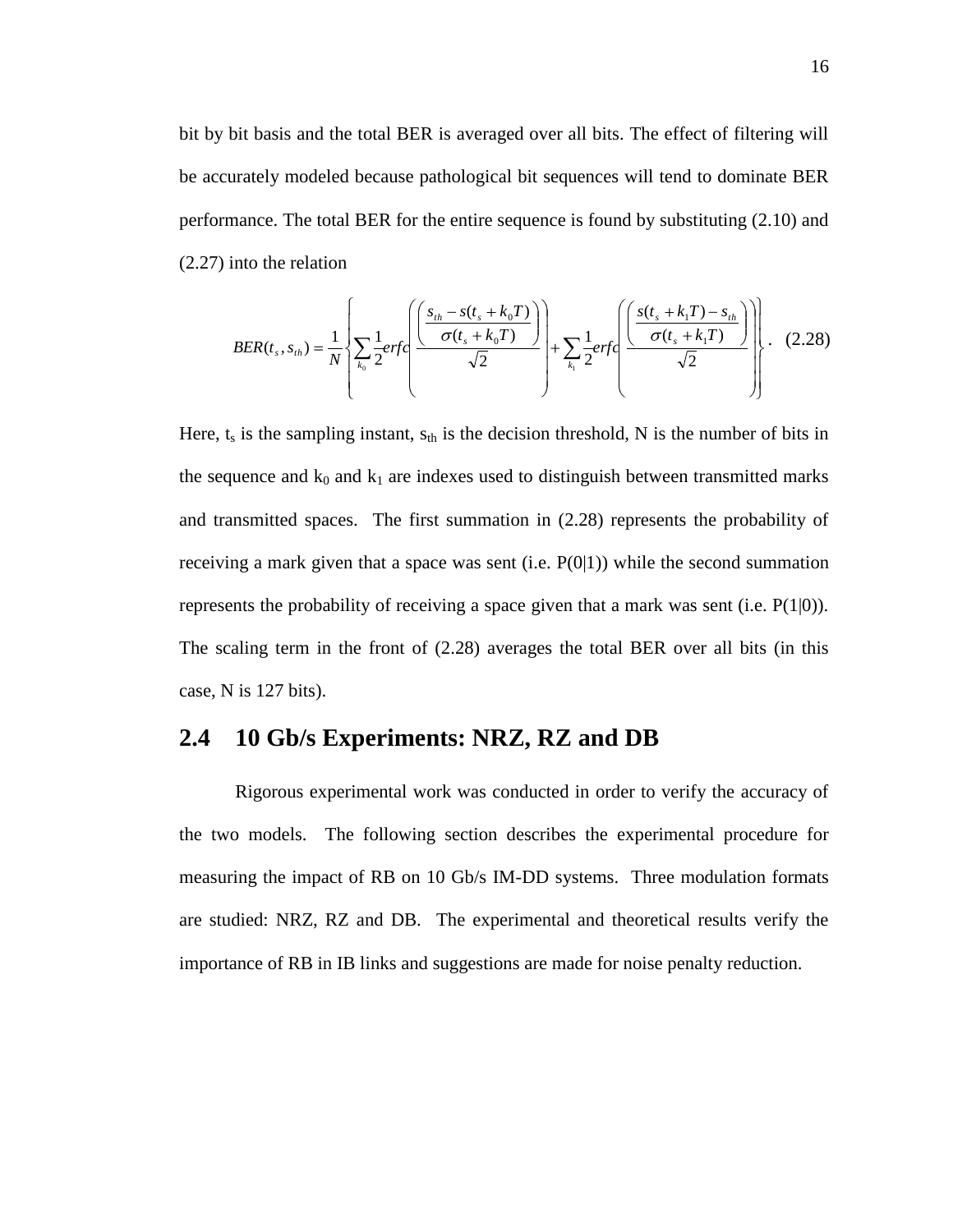### **2.4.1 Preliminary Results**

#### **2.4.1.1 NRZ, RZ and DB Transmitters**

The first task was to construct two 10 Gb/s optical transmitters for NRZ, RZ and DB modulation. Details regarding the properties of these modulation formats can be found in Appendix II. After a rigorous evaluation of various optoelectronic component combinations from various manufacturers, appropriate driver-modulator combinations were determined for NRZ, RZ and DB. It was determined that excellent NRZ signals could be created with Picosecond Pulse Labs drivers (PSPL 5865) and JDSU 10 Gb/s Mach-Zehnder modulators (MZM). RZ modulation (50% duty cycle) was created by cascading the NRZ transmitter with a JDSU pulse carving modulator driven with a 10 GHz clock. DB was a considerably more challenging format to create due its enhanced complexity and need for twice the driver voltage [27]. Ultimately, high performance DB signals were achieved with a specific combination of Triquint drivers (TGA4954-SL) and Avanex Duobinary-class MZMs (Powebit<sup>TM</sup> F-10-D). Owing to their applicability in many current and future projects at UCSD, these 10 Gb/s NRZ and DB transmitters were conveniently packaged within mechanically stable, portable, rack mountable boxes with dedicated power supplies and heat sinks. The NRZ box, in particular, was used throughout the experimental work of Chapters 4 and 5. Eye diagrams and modulation spectrums are shown in Fig. 2.4.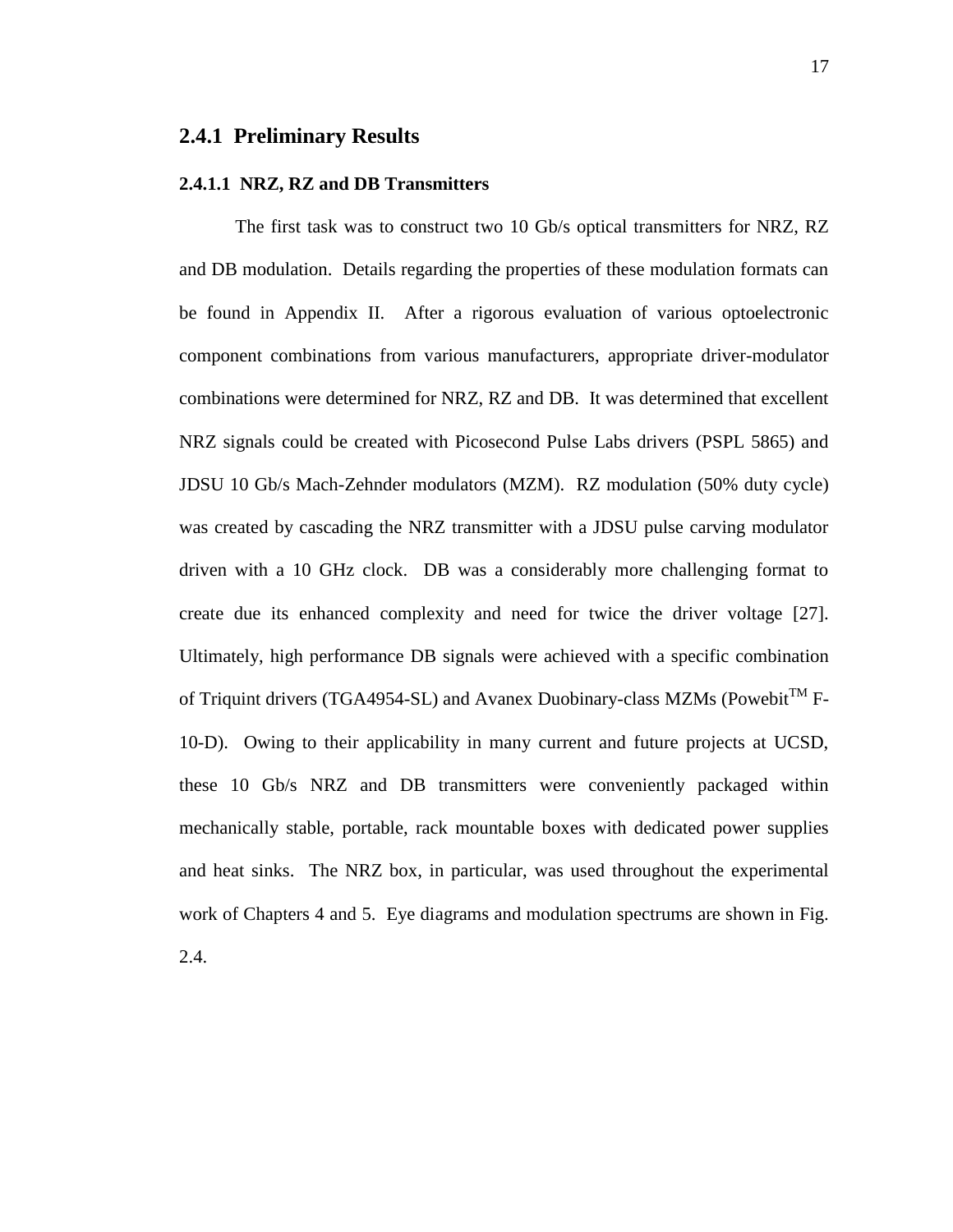

**Fig. 2.4. Experimental modulation spectra and eye diagrams for 10 Gb/s RZ, NRZ and DB.** 

#### **2.4.1.2 Rayleigh and Brillouin Scattering Regimes**

With the newly constructed transmitters for NRZ, RZ and DB, it was now important to characterize the backscattered light coming from the fiber. In particular, it was important to characterize power limitations imposed by stimulated Brillouin scattering (SBS) in the fiber. SBS is a well-known nonlinear impairment in which limits the amount of launchable power into a fiber. Brillouin scattering is the inelastic scattering of photons by small density fluctuations in the transmission medium caused by interactions with acoustic phonons [28]. At low input powers, (spontaneous) Brillouin scattering is caused by thermal fluctuations in the fiber and is a relatively weak interaction which yields symmetrical back-reflected Stokes and anti-Stokes waves shifted in frequency by 10-12 GHz, depending on the fiber type. In most cases, spontaneous Brillouin scattering is considerably smaller than RB and can be neglected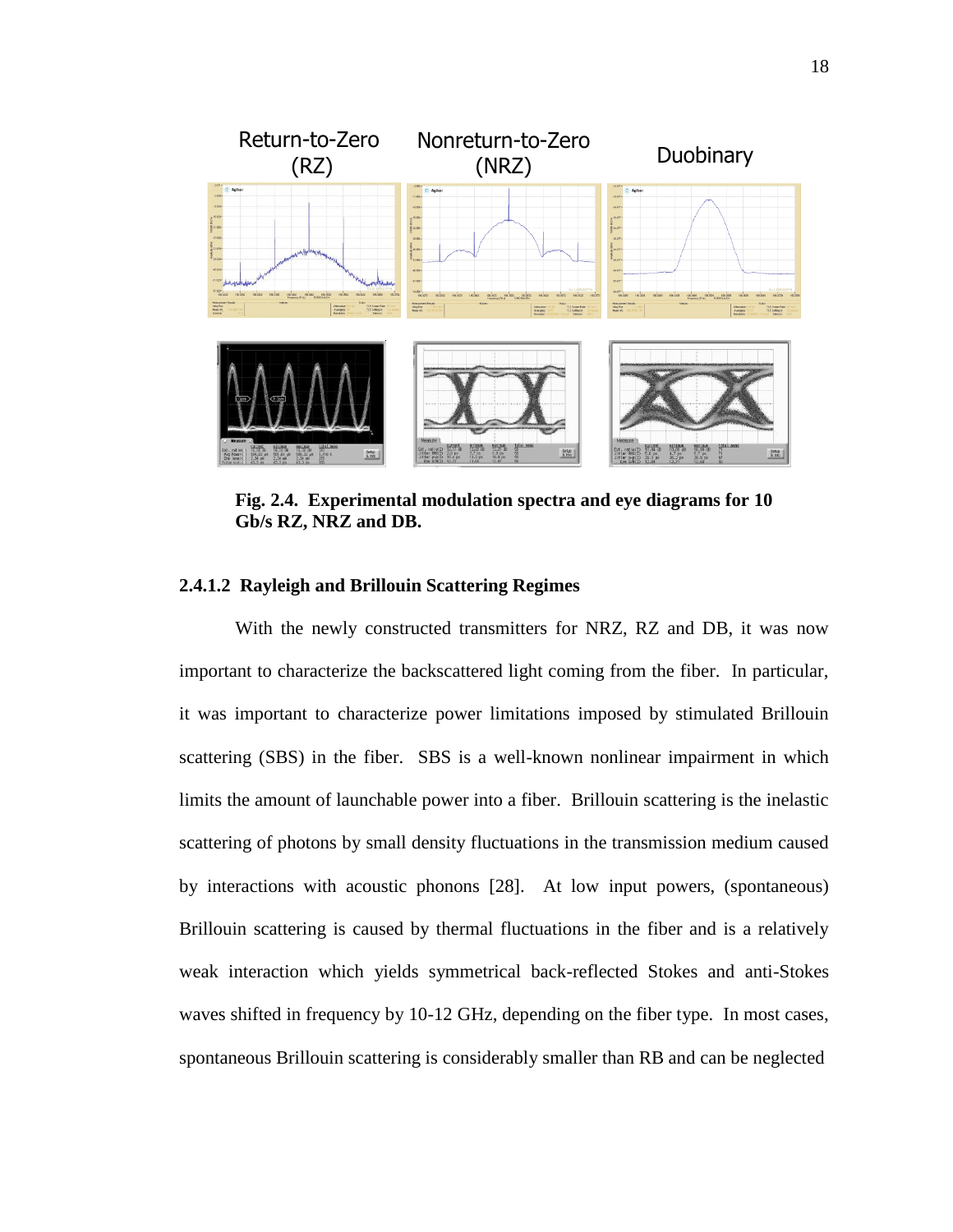

**Fig. 2.5. Backreflected power versus launched power into single mode fiber. In the Rayleigh region, the reflected power increases dB for dB with launched power. At the onset of SBS, backreflected power begins to increase rapidly after the Rayleigh/SBS boundary.** 



**Fig. 2.6. Degree of polarization of the backreflected light versus input power. In the Rayleigh region the DOP is 33% [14]. As launch power increases, DOP increases towards 100% since SBS light is polarized [29].**

[30, 31]. However, as launch powers increase, the strong electric field of the incident light causes periodic refractive index fluctuations in the fiber through the process of electrostriction. This induced periodicity serves as a moving acoustical grating which backscatters frequency-shifted light by the process of Bragg diffraction. Above the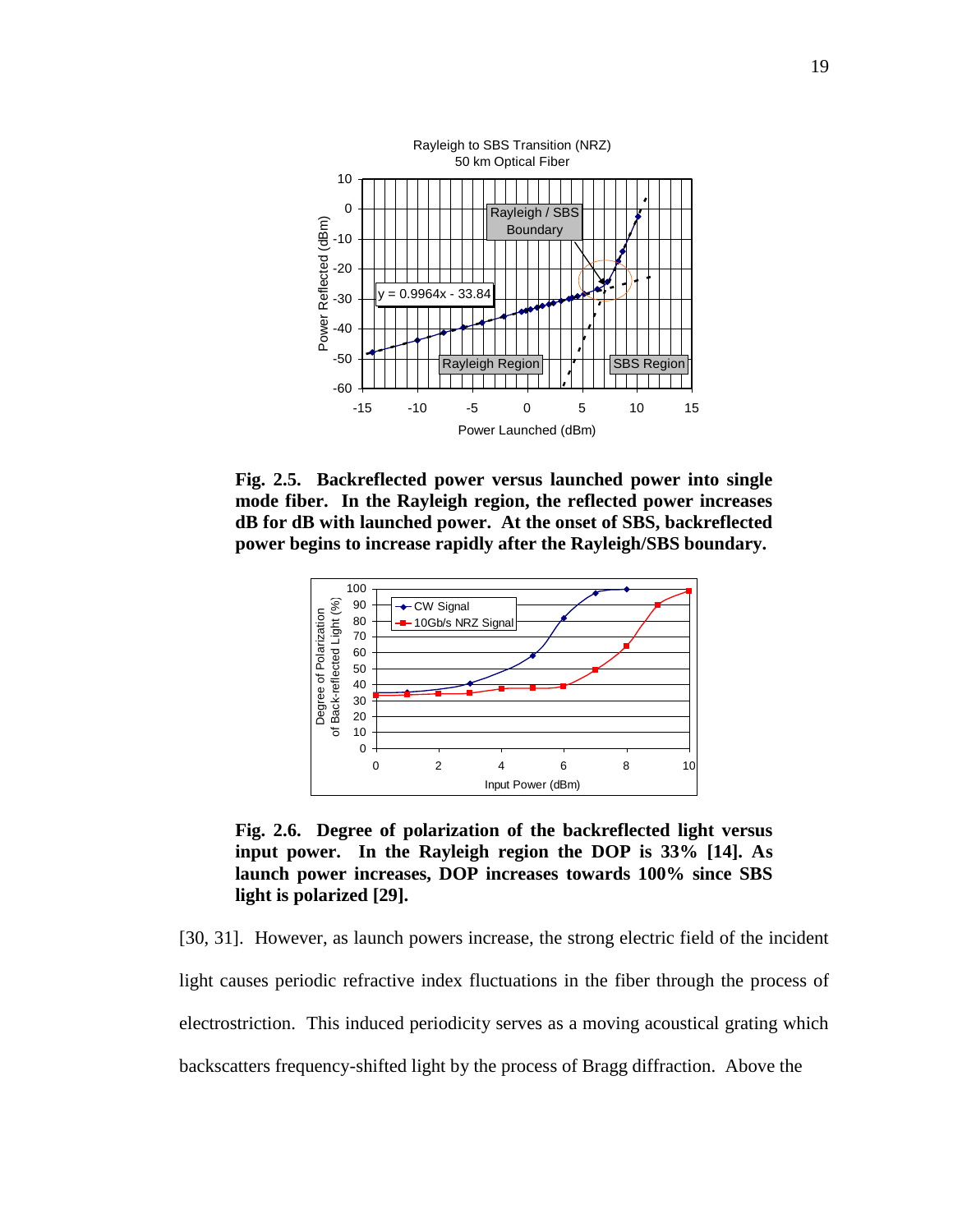

**Fig. 2.7. RB spectrums for NRZ and DB. Stokes shifts of +/-11 GHz visible due to spontaneous Brillouin scattering. RB PSD is proportional to the launched PSD.**

Brillouin threshold, the efficiency of the stimulated Brillouin process grows rapidly resulting in a majority of the backscattered light to be caused by SBS. In bidirectional links, SBS limits the amount of transmitted power through the fiber and causes large asymmetries in channel spacing allocation due to the Stokes-wave frequency shift [31, 32]. For the theoretical work in this thesis, linear channels are assumed which ensures that that the PSD of backscattered light is proportional to that of the launch field.

To maintain the validity of the theoretical models, experimental powers must therefore be kept smaller than the SBS threshold. Under these conditions, backscattering of light is primarily due to by Rayleigh scattering processes and the backscattered PSD will be proportional to the launched PSD. The dependence of backscattered signal strength on launch power is illustrated in Fig. 2.5. As long as the launched light is kept below approximately  $+7$  dBm, reflected power is linearly proportional to launch power thus guaranteeing that RB is the dominant backscattering process.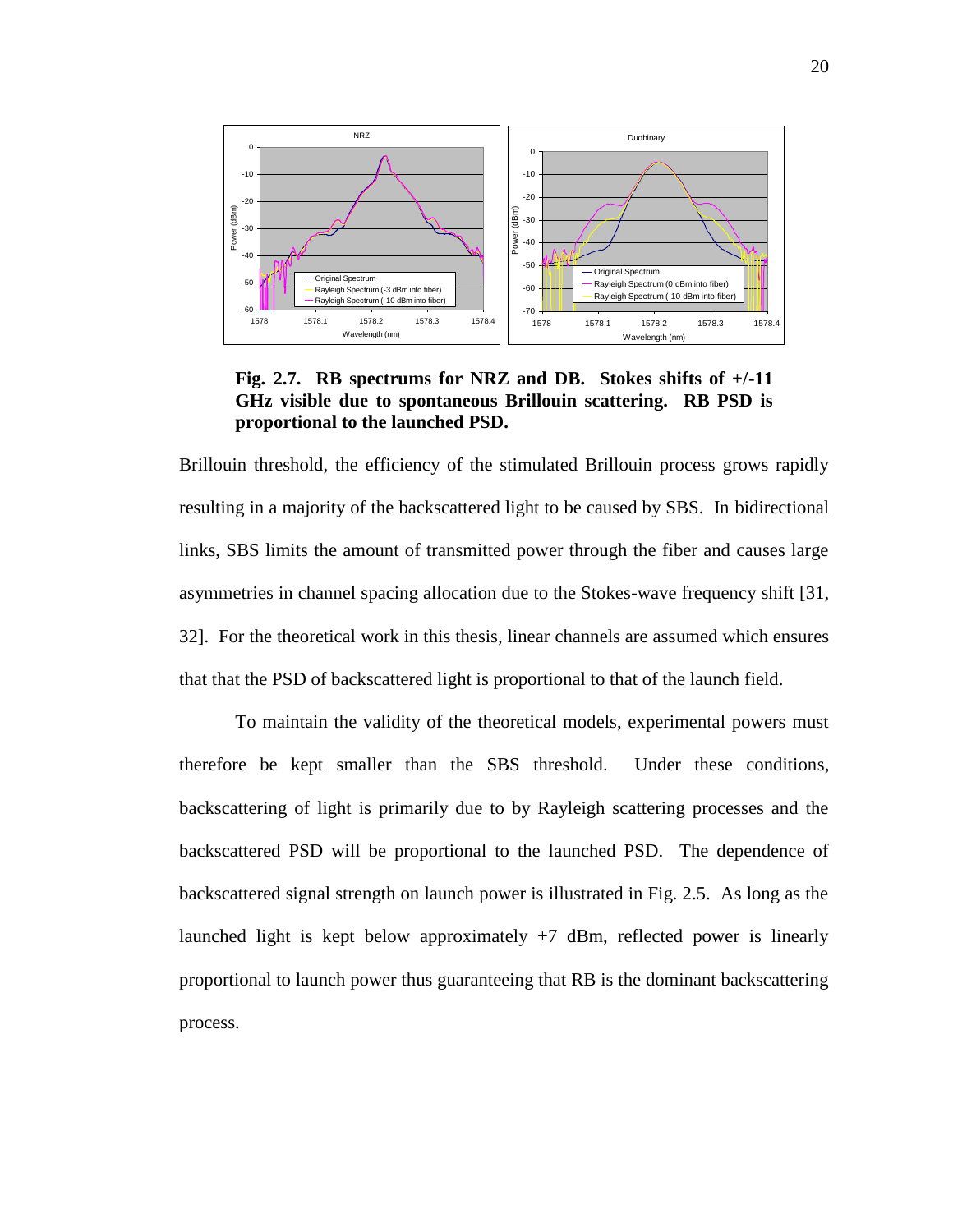It should be clarified that the exact Brillouin threshold is dependent on modulation format, laser linewidth and fiber-type. It is well known that the onset of SBS can be pushed towards higher powers with techniques such as frequency dithering, linewidth broadening, carrier suppression, applied strain, line coding and fiber waveguide engineering [33-37]. In the setup used to generate Fig. 2.5, NRZ modulation was used which, when compared to RZ and DB, yields conservative SBS thresholds because of the much stronger carrier tone. By contrast, DB has been shown to delay onset of SBS by as much as 12.6 dB compared to NRZ at 10 Gb/s [38]. Nevertheless, the experiments in this work never exceed launch powers of 0 dBm thereby guaranteeing that the backscattered light is caused almost entirely by Rayleigh scattering processes. The dominance of RB below 0 dBm is further demonstrated in Fig. 2.6 since the degree of polarization (DOP) of the reflected light is 33% for launched powers less than the Brillouin threshold.

To verify that the PSD of RB is indeed proportional to the launch field, backreflected PSDs were measured for several input powers as shown in Fig. 2.7. It is shown that the backscattered spectrum changes very little as a function of launch power which is a characteristic of the Rayleigh process. Although Stokes and anti-Stokes sidebands are clearly visible, these contributions are negligibly small since Fig. 2.7 plotted on a *logarithmic* scale. Furthermore, the backreflected spectra are symmetrical verifying the SBS can be ignored at launch powers below 0 dBm.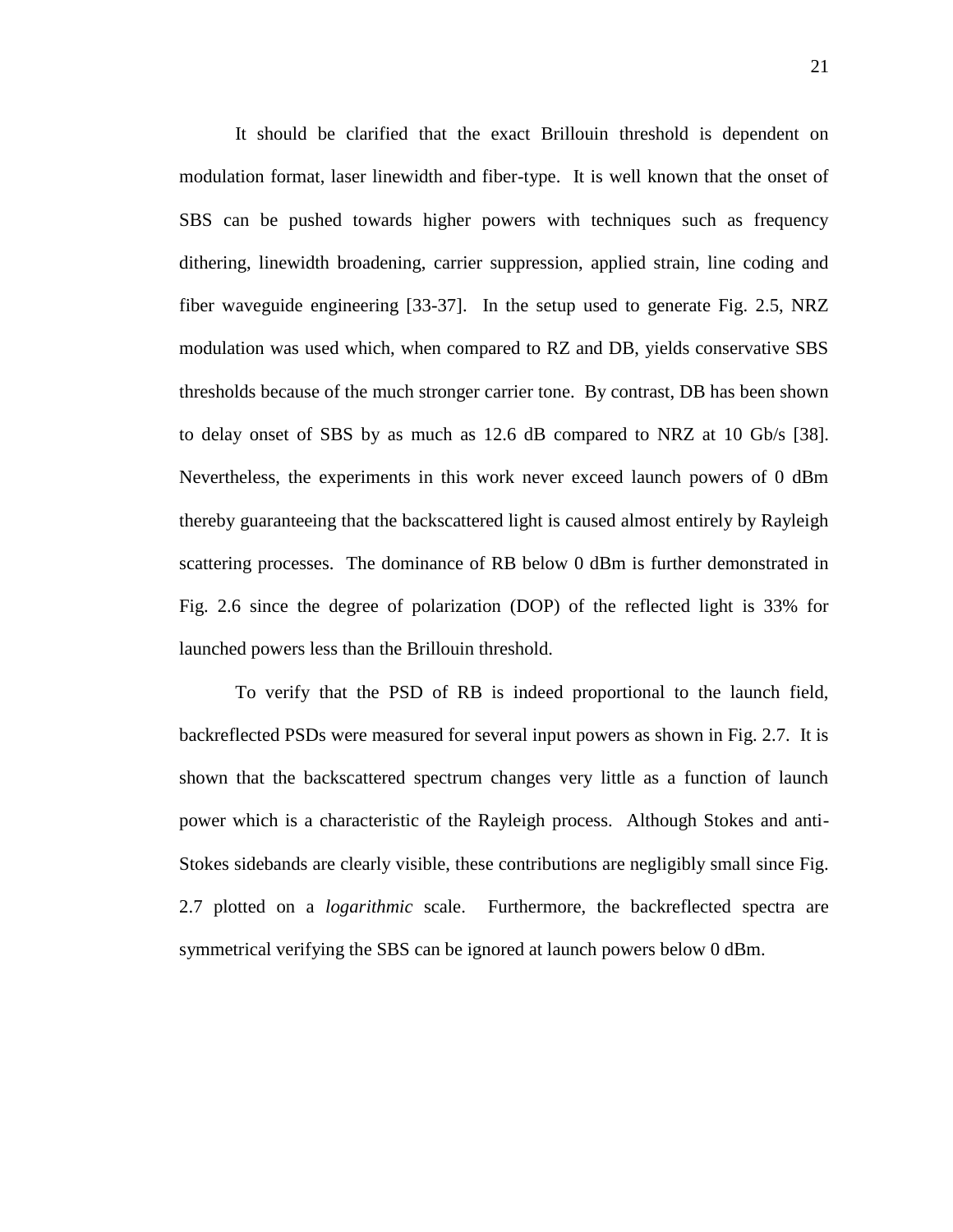

**Fig. 2.8. Experimental setup. Polarization Controller—POLC. Variable optical attenuator—VOA. Polarization beam splitter— PBS. Bit error rate tester—BERT. Optical spectrum analyzer— OSA.**

### **2.4.2 Noise Limited Results and Theoretical Comparison**

#### **2.4.2.1 Experimental Setup**

The experimental setup used to measure the impact of RB in IB links is shown in Fig. 2.8. The setup constructed to validate the generalized noise model makes use of three independently controlled arms allowing for careful manipulation of the Signal, RB and ASE characteristics. By varying  $\lambda_2$ , VOA<sub>1</sub>, VOA<sub>2</sub>, POLC<sub>1</sub> and POLC<sub>2</sub> it was possible to measure the O-factor of the received signal as a function of  $\Delta f$ , optical signal to noise ratio due to  $RB$  (OSN $R_{RB}$ ), optical signal to noise ratio due to ASE (OSNRASE) and polarization alignment. Q-factor was measured using the decision threshold technique in [39]. By definition,  $OSNR_{RB}$  was measured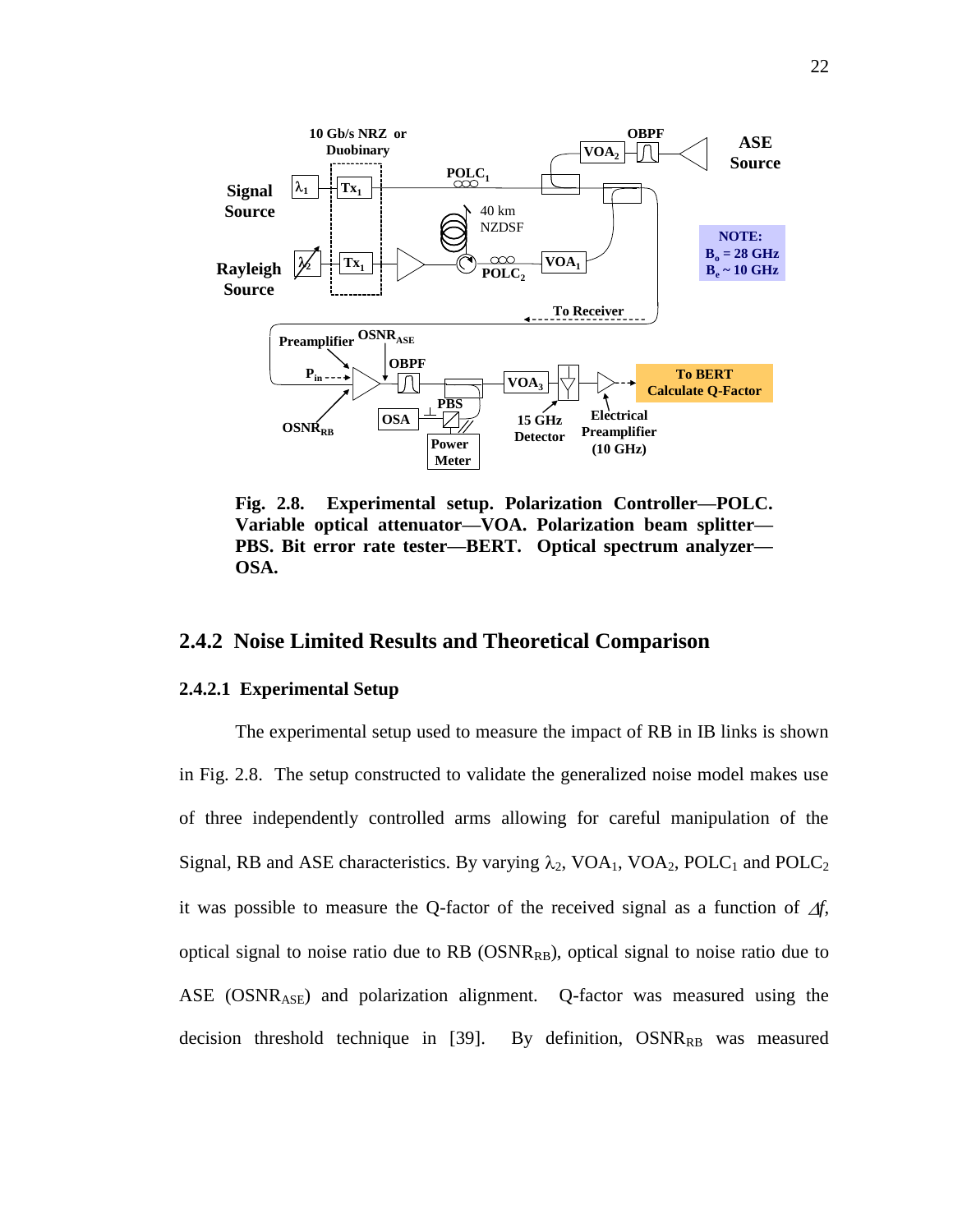immediately before the optical pre-amp and represents the ratio of signal power divided by RB power (neglecting power contribution from ASE). Additional ASE was introduced by the booster in the Rayleigh arm of the experiment but was neglected since the OSNR prior to the circulator exceeded 40 dB (within a 0.1 nm bandwidth). OSNR<sub>ASE</sub> was measured immediately after the preamplifier in the absence of RB noise  $(Tx_1$  was turned off). Launched power levels into the fiber never exceeded 0 dBm in order to avoid Brillouin scattering and to prevent unwanted nonlinear effects as will be demonstrated later. The influence of the preamplifier performance was carefully factored out: noise figure variability with respect to the input power  $(P_{in})$  was eliminated by maintaining a constant input power of -24 dBm, unless otherwise noted. The minimum preamplifier input power resulted in an output OSNRASE of 30 dB thus minimizing the impact of preamplifier excess noise. The power into the detector was held constant at -7 dBm using VOA<sup>3</sup> which helped to guarantee that optical noise (i.e. ASE and RB) dominated signaling performance compared to electrical receiver noise (electrical noise sensitivity  $\langle$ -17 dBm). The receiver bandwidth was 10 GHz and was limited by the electrical pre-amplifier.

#### **2.4.2.2 ASE Dominated Performance**

The performance of NRZ, RZ and DB under ASE dominated conditions is shown in Fig. 2.9. Using the fitting techniques described in Appendix III, Fig. 2.9 illustrates that both the analytic and numerical models both perform extremely well in comparison to experiment. Indeed, theoretical and experimental results show agreement typically better than 0.5 dB! Considering the numerous sources of possible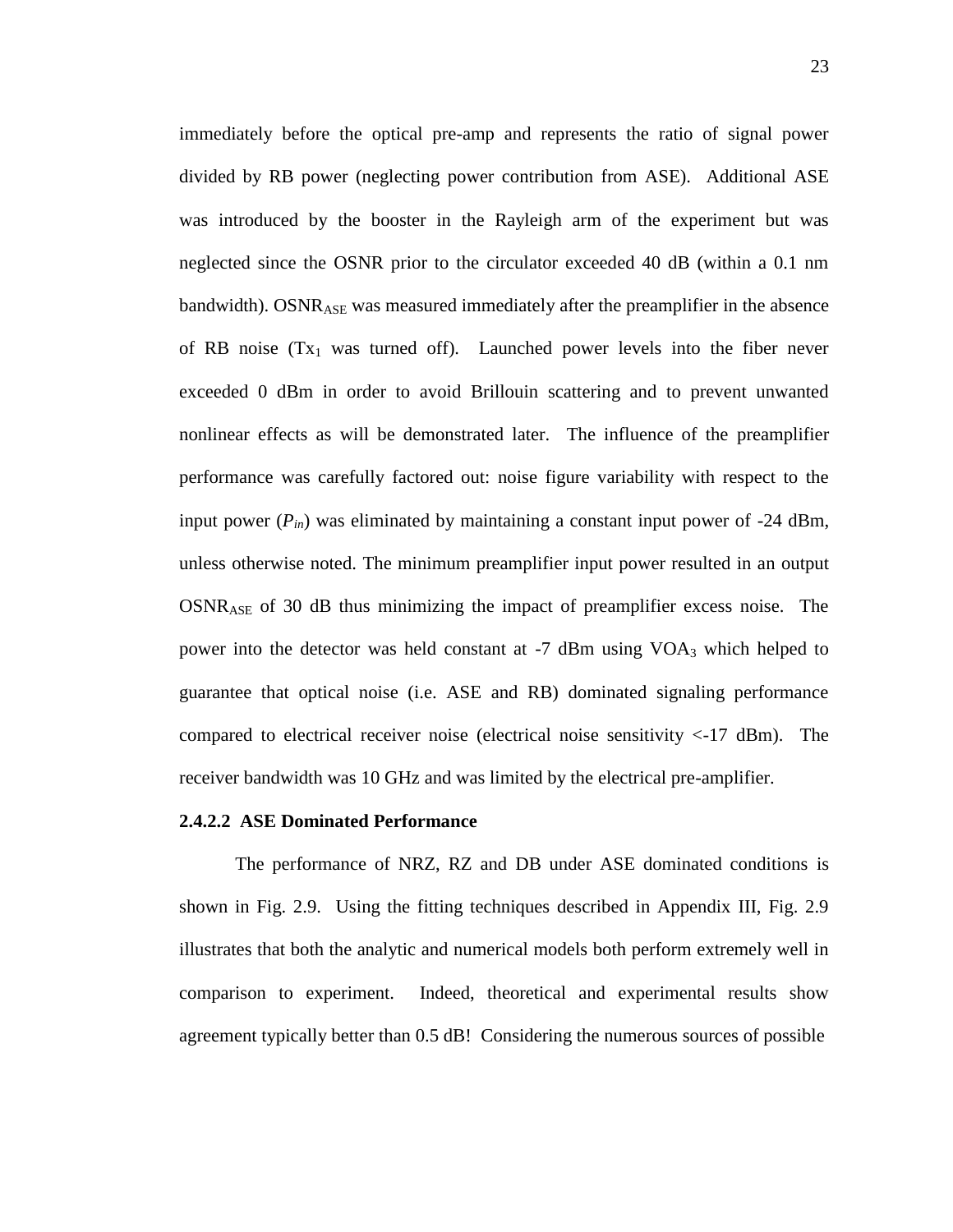

**Fig. 2.9. Comparison of theory and experiment for ASE dominated performance.** 

error (non-Gaussian filter roll-off, nonlinear filter group delay, non-Gaussian shaped pulses, non-ideal electrical amplifier characteristics, measurement error, etc…), such agreement demonstrates the validity of the underlying assumptions for white noise processes like ASE. Although the analytic and numerical models solve (2.4-2.8) using distinct approaches, it is clear that both models yield similar predictions for performance of ASE dominated links.

#### **2.4.2.3 ASE/RB Hybrid Performance**  $(\Delta f = 0)$

Having justified the merits of the theoretical approach for the analytic and numerical models for ASE, it is now possible to incorporate RB. The first task is to determine how ASE and RB combine as performance transitions from ASE dominated to RB dominated regimes. The theoretical and experimental results demonstrating this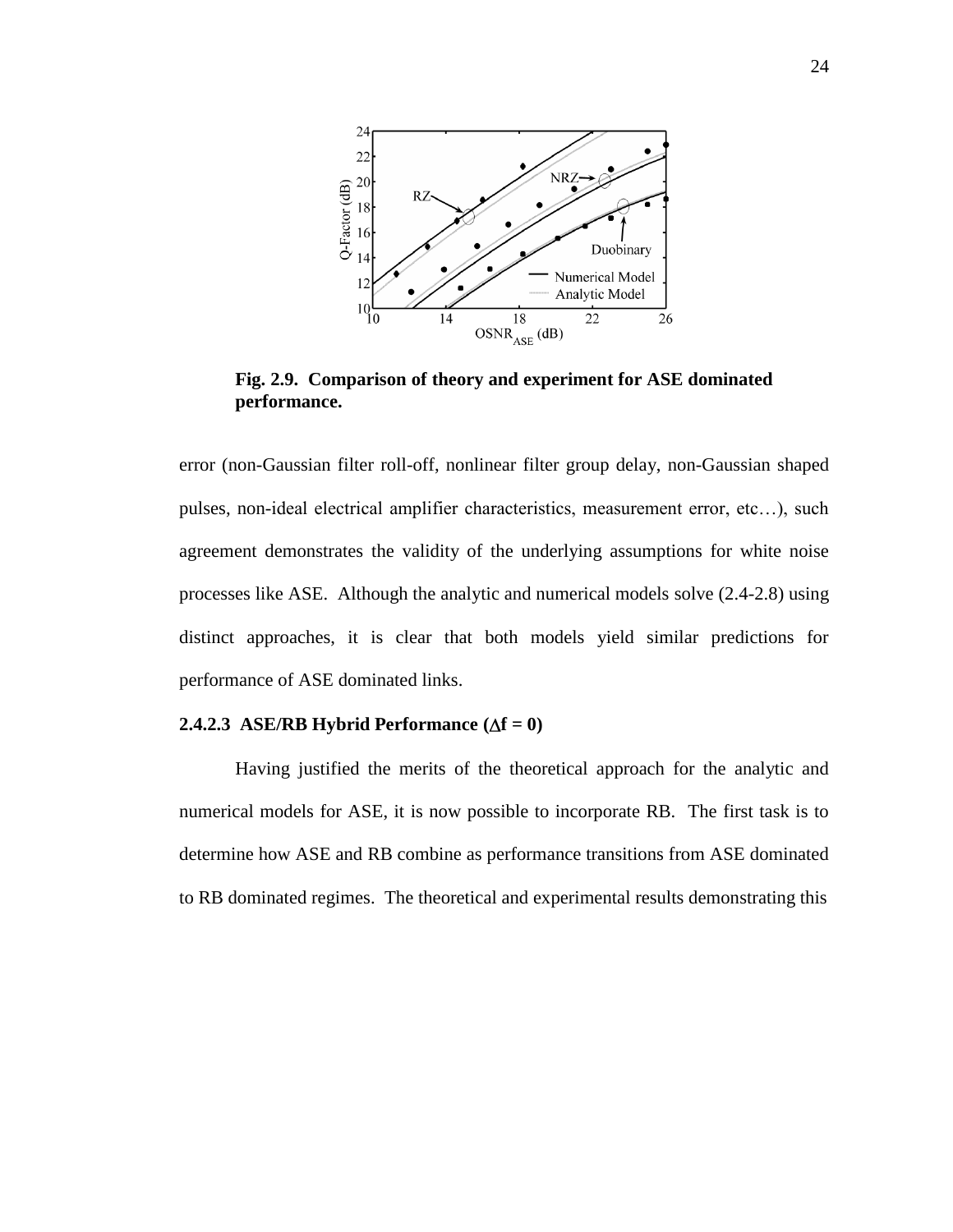

**Fig. 2.10. Contour plots of constant Q = 6 for combination of ASE and coherent RB. Dashed line—analytic model. Solid line numerical model. Marks—experimentally measured data.** 

transition for perfectly overlapped (coherent) RB is shown in Fig. 2.10. By inspection of (2.10) and (2.24) it is apparent that the transition between the ASE and RB noise regimes is characterized by a 1/x-type relationship in the Q-factor performance. When RB is small and ASE is high, Q-factor (and hence BER) is asymptotic as is illustrated in Fig. 2.10 by the horizontally asymptotic region. When RB is large and ASE is small, Q-factor performance transitions towards a vertically asymptotic behavior as indicated in Fig. 2.10. Between these two regimes, a smooth 1/x transition exists in which both ASE and RB noises have similar magnitudes and neither can be neglected.

An important question arises: when is it acceptable to assume that only a single noise process dominates performance? Based on Fig. 2.10, a convenient rule of thumb can be ascertained: *if the absolute difference in OSNRASE and OSNRRB is greater than approximately 8 dB, then link performance will be dominated by the largest noise term*. In other words,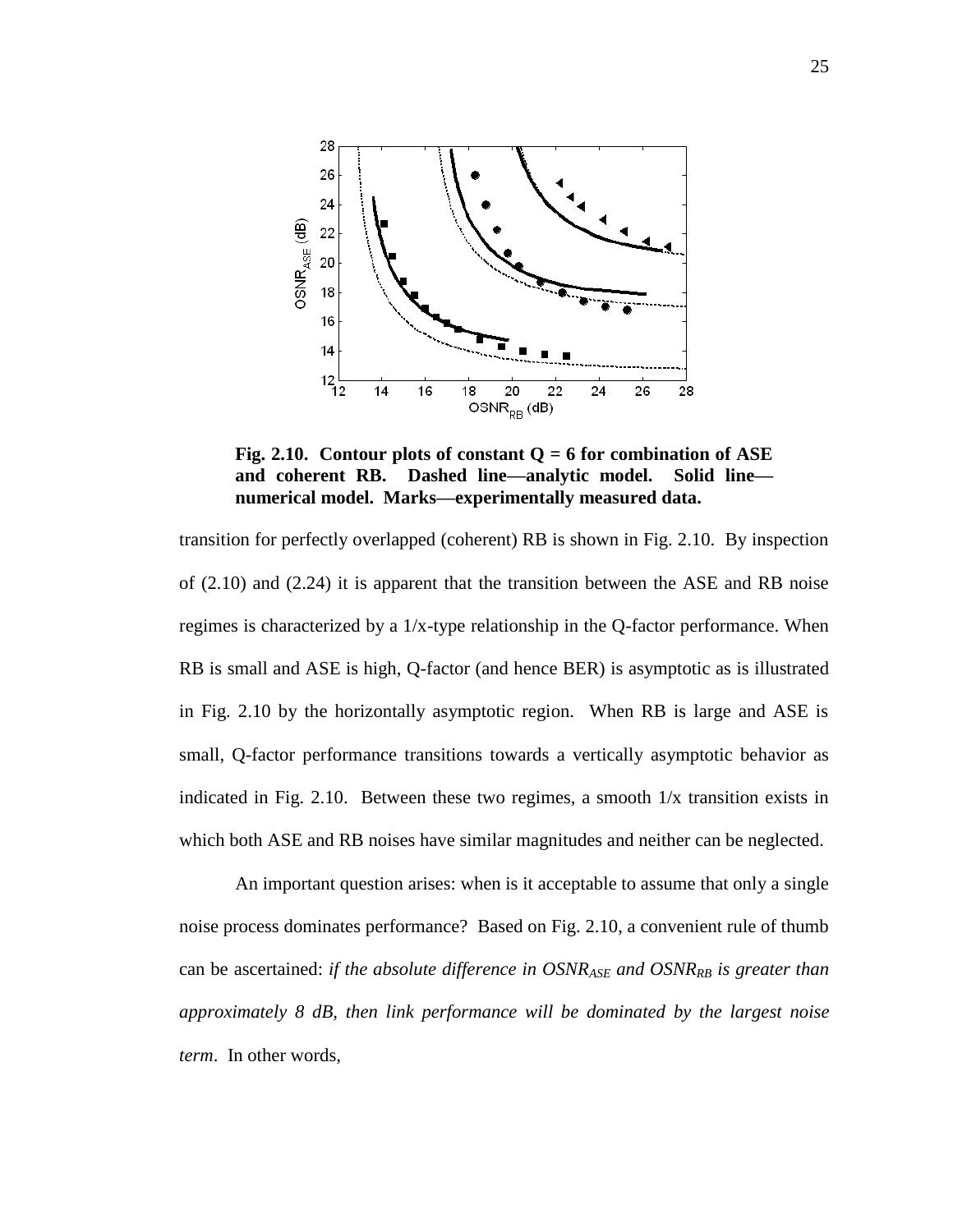$$
OSNR_{RB} \geq OSNR_{ASE} + 8dB \Longrightarrow \text{ASE Dominated} \tag{2.29}
$$

$$
OSNR_{ASE} \geq OSNR_{RB} + 8dB \Longrightarrow RB \text{ Dominated.}
$$
 (2.30)

This "8 dB rule" carries the caveat that it is only true at 10 Gb/s. By definition, OSNRASE sensitivity is a data rate *dependent* quantity because it characterizes the noise power spectral density of ASE over a specific bandwidth (as opposed to just the noise power). The implication is that the required  $OSNR_{ASE}$  to achieve  $Q = 6$  (i.e. BER  $\approx 10^{-9}$ ) scales with data rate. As an example, Fig. 2.9 shows that NRZ achieves  $Q = 6$  (i.e. 15.5 dB) for OSNR<sub>ASE</sub> = 16 dB. If all else is equal, the required OSNR<sub>ASE</sub> for NRZ at 40 Gb/s would be 22 dB (16 dB + 10log(40e9/10e9)). By contrast, RB sensitivity is by definition data rate independent and thus does not require data rate scaling [11]. A more general, data rate independent rule of thumb can be written as

$$
OSNR_{RB} \geq OSNR_{ASE} + 8dB - 10 \log(R/10^{10}) \Rightarrow \text{ASE Dominated} \tag{2.31}
$$

$$
OSNR_{\scriptscriptstyle ASE} \geq OSNR_{\scriptscriptstyle RB} + 8dB + 10\log(R/10^{10}) \Longrightarrow RB\ Dominated. \tag{2.32}
$$

From these OSNR definition considerations, it is possible to predict whether a link will be limited by ASE, RB or both ASE and RB, regardless of data rate.

#### **2.4.2.4 RB Dominated Performance**  $(\Delta f \neq 0)$

Fig. 2.11 shows the Q-factor performance of 10 Gb/s non-return to zero (NRZ), return to zero (RZ) and Duobinary (DB) as a function of  $OSNR_{RB}$  for coherent RB crosstalk ( $\Delta f = 0$ ) and incoherent RB crosstalk ( $\Delta f = 10$  GHz). It is clear from these results that both models accurately predict coherent RB limited performance within 1 dB accuracy. When the RB channel offset equals the data rate (10 GHz), the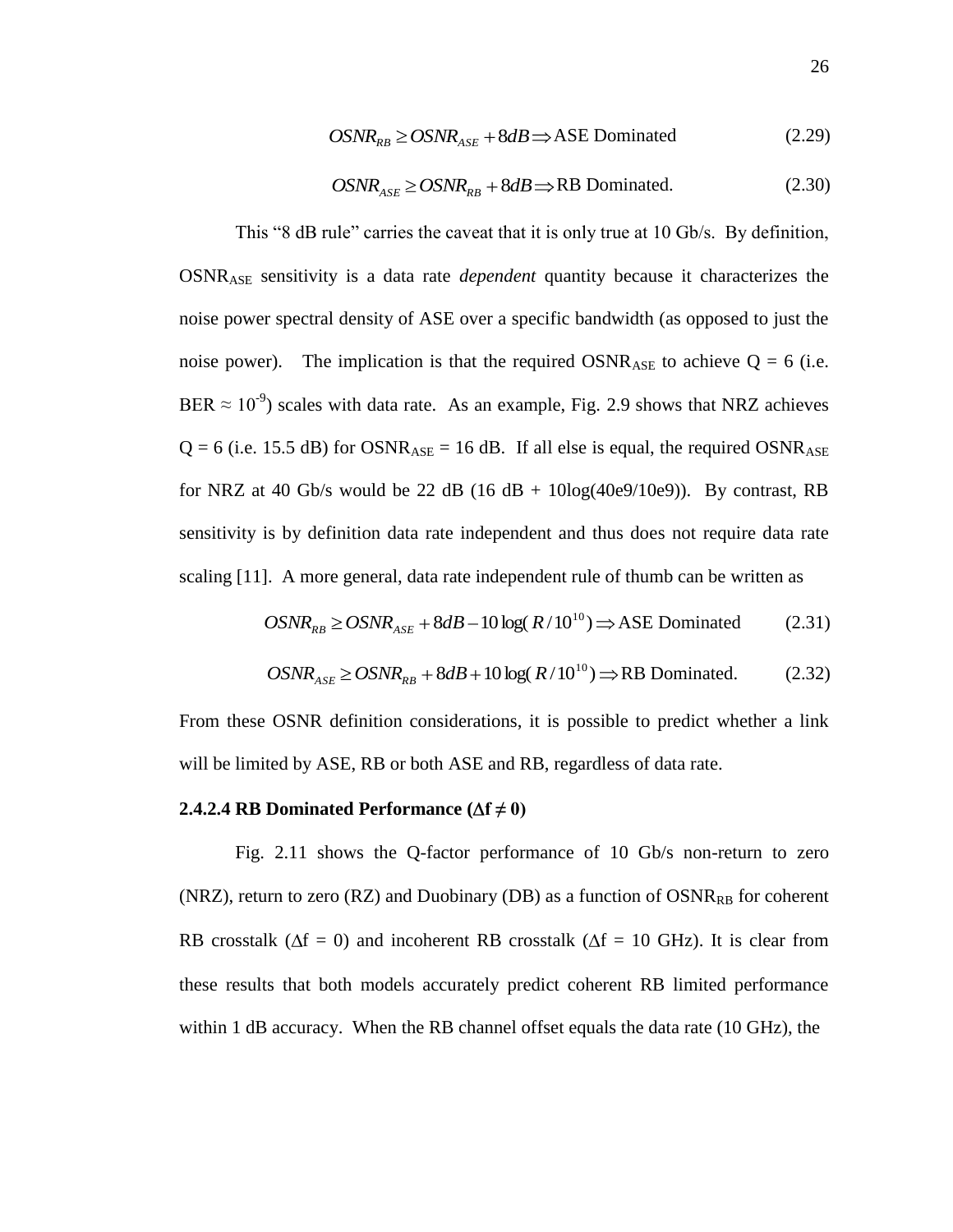

**Fig. 2.11. Results showing copolarized RB impact on Q-factor for**   $\Delta f = 0$  and  $\Delta f = 10$  GHz for (a) NRZ (b) DB (c) RZ. Markers **measured points. Solid curve—exact PSD solution, dashed approximate PSD solution.**

accuracy of both models degraded in terms of absolute Q performance. For NRZ and RZ formats, the numerical model exhibited maximal 2 dB error and the analytic model had maximal 3 dB prediction error compared to the experimental data. Interestingly, the predicted performance of DB impaired by incoherent RB crosstalk was significantly more accurate with excellent agreement  $(< 1$  dB error) for both models.

The required OSNR<sub>RB</sub> to maintain  $Q = 6$  as a function of increasing  $\Delta f$  is plotted in Fig. 2.12. The curves are normalized to the worst case sensitivity ( $\Delta f = 0$ , co-polarized signal and RB). The numerical model was superior for predicting the sensitivity improvement for all modulation formats and all frequency offsets. DB, for example, had better than 1 dB agreement for all polarizations and offsets up to 15 GHz. Prediction of NRZ and RZ performance also had better than 1 dB discrepancy, except between 7.5-10 GHz. The largest error around 7.5 GHz (3 dB for NRZ, 2 dB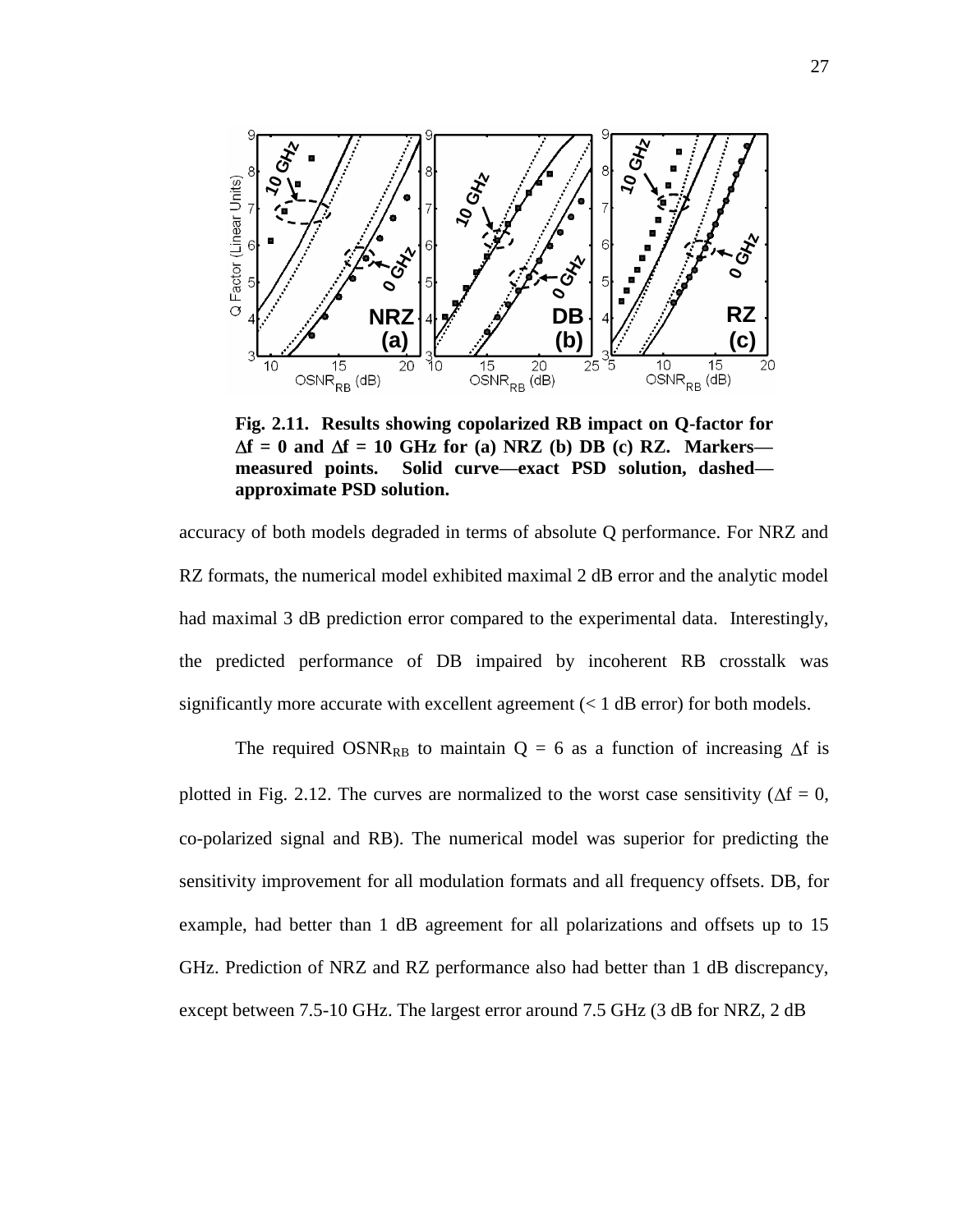

**Fig. 2.12. Theoretical and experimental results showing enhanced RB** sensitivity for larger offset,  $\Delta f$ , for (a) NRZ (b) DB (c) RZ. **Markers—measured points. Solid curve—numerical solution, dashed—analytic solution.**

for RZ) is attributed to uncertainties in the exact filter rolloff. When  $\Delta f$  approaches the data rate, performance becomes increasingly sensitive to the exact filter response. Since NRZ and RZ have strong DC components, small errors in the rolloff estimation results in large swings in sig-RB beating for  $\Delta f$  near the bit rate. This argument is supported by the fact that NRZ, with the largest DC component, has the most significant prediction error. Above 10 GHz, better agreement is achieved because RB-RB beating, which is homodyned to baseband, tends to limit performance. At 15 GHz spacing, typical agreement of 1 dB agreement is achieved. For NRZ, the numerical prediction accuracy using exact RB PSD outperforms the analytic model by better than 4 dB.

#### **2.4.2.5 Incoherent RB and the Impact of Optical Filtering**

When studying the results of section 2.4.2.4, it is interesting to note that RZ modulation has superior performance to NRZ and DB. These results are consistent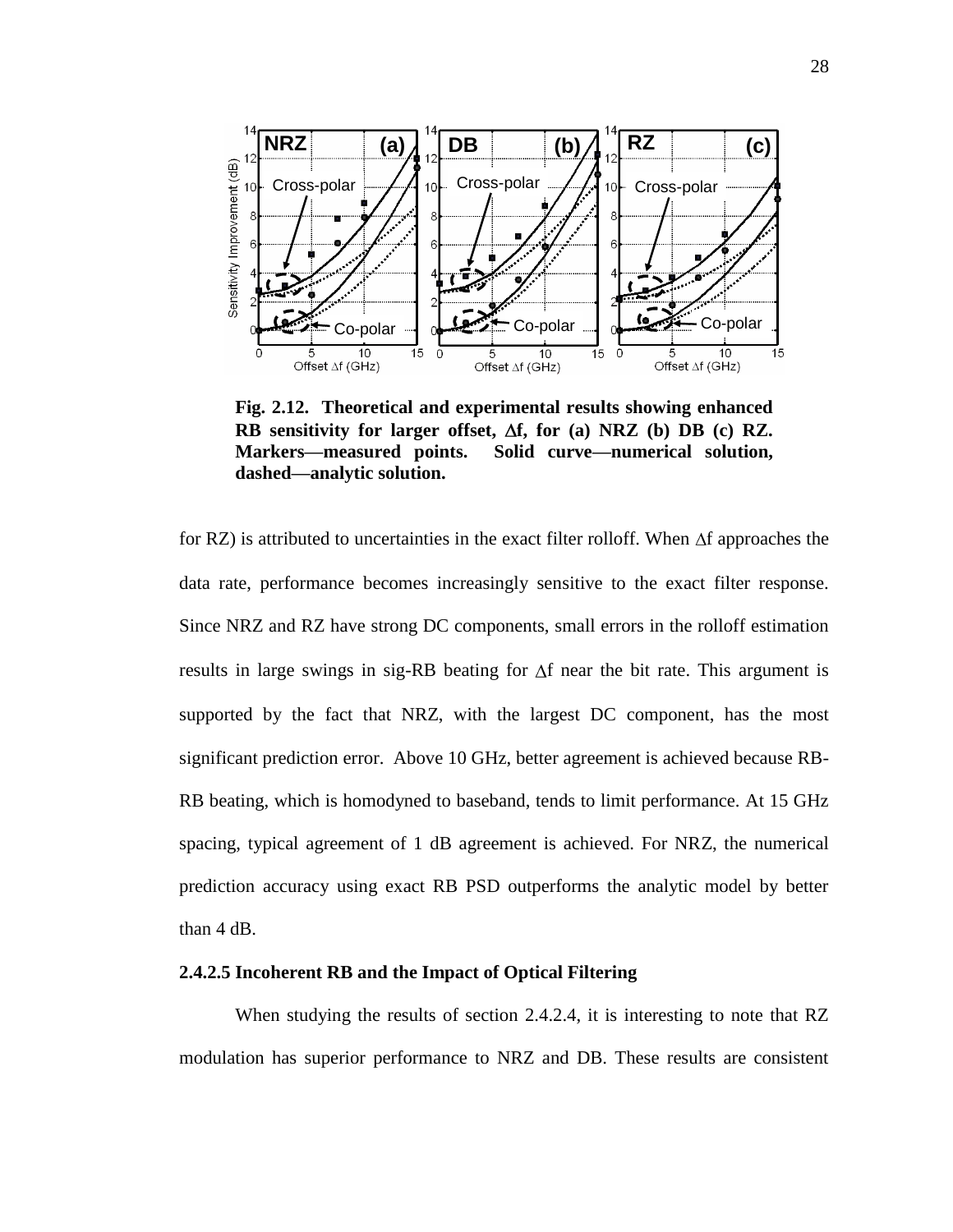with previous work on coherent RB noise [20-22]. The explanation for the superiority of RZ over NRZ and DB stems from the fact that spectrally broader modulation formats generate higher frequency beat noise during square-law detection. This high frequency noise tends to be filtered by the finite bandwidth of the receiver electronics. On the other hand, narrower modulation formats like NRZ and DB generate comparatively lower bandwidth beat noise which passes unfettered to the decision circuit. Thus, spectrally broad modulation formats like RZ tend to tolerate significantly larger amounts of RB noise and are the prudent choice in optical links limited by coherent RB.

For the case of incoherent RB noise in IB links, however, a new design paradigm is expected because a great majority of incoherent RB noise can be rejected using properly designed optical filters (as depicted in Fig. 2.2). Intuitively, implementation of spectrally narrow modulation formats should lead to greater incoherent RB rejection for a given channel spacing because spectrally narrow formats tend to optimize for narrower optical filter bandwidths [40]. The experimental results were obtained with a 28 GHz optical filter. It has been shown, however, that optimal optical filtering of NRZ and DB is significantly narrower with optimal values varying from 14 GHz for NRZ to 7 GHz for DB  $[16, 40, 41]$ .<sup>3</sup> To demonstrate the importance of optical filtering on incoherent RB mitigation, Fig. 2.13 plots the required channel spacing between IB channels for errorless performance using FEC versus the

 $\overline{a}$ 

 $3$  Optimal filter values are for ASE dominated links. At the time of this work, no rigorous study had been conducted to describe optimal optical filter design in the presence of incoherent RB noise. A detailed examination of the impact of incoherent RB noise on receiver design will be saved for Chapter 3.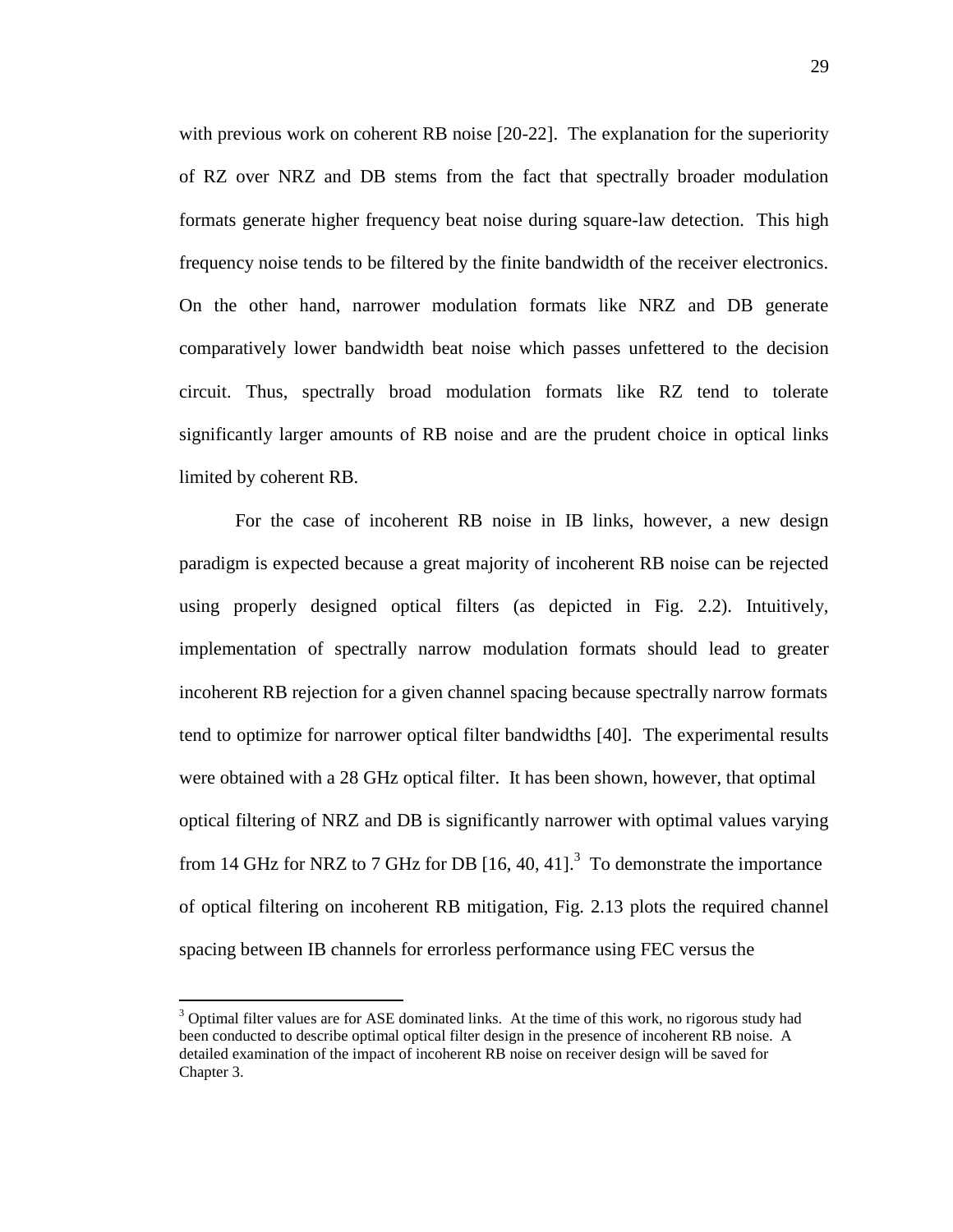

**Fig. 2.13. Required channel spacing in an IB topology to achieve errorless signaling using FEC. Solid lines correspond to non-ideal demux bandwidths (28 GHz). Dashed lines correspond to "ideal" ASE optimized demux bandwidths. Beyond 700 km, DB has superior performance in terms of SE.** 

achievable distance. Recalling from Chapter 1, bidirectional links using NRZ are limited to about 400 km due to coherent RB noise. However, as channel spacing is increased, achievable distance is increased because incoherent RB can be successfully filtered in the optical and electrical domains. Furthermore, when format-tailored optical filters are implemented (as indicated by the dashed lines), huge improvements in RB sensitivity are gained because a significantly larger portion of incoherent RB is rejected. Hence, the inherent advantage of RZ in coherent RB dominated links can be overcome by DB and NRZ in incoherent RB dominated links if format-tailored filtering is used. In this case, the results of Fig. 2.13 show that IB link distances longer than about 700 km can achieve the highest RB immunity using spectrally narrow modulation formats such as DB. This new insight is of prime interest in the quest towards high spectral efficiency UDWDM systems.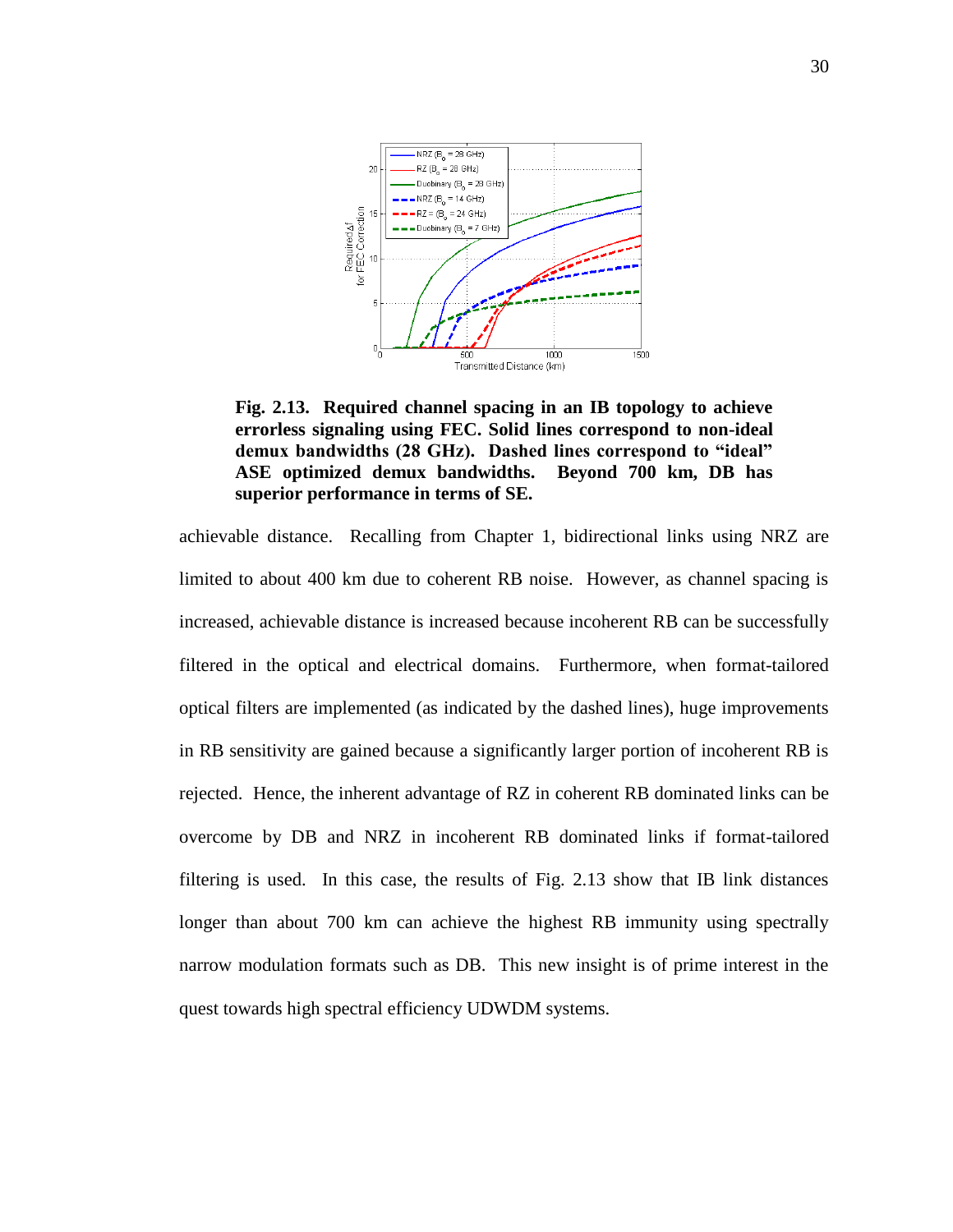#### **2.4.3 Discussion: Analytic vs. Numerical Model**

It has been shown that the accurate modeling of RB noise is critically dependent on modulation format and frequency offset. It is found that DB is well approximated by the analytic model because the PSD of DB is well approximated by a 1<sup>st</sup> order Gaussian. However, NRZ and RZ have non-negligible carrier (> 50% for NRZ) and higher harmonic tones which cause the Gaussian PSD approximations to be unrealistic. Use of approximated PSD leads to an incorrect estimation of the frequency content of the *filtered* beat noise. For coherent RB, this effect is minimal since the majority of the beat noise falls within the optical and electrical filter bandwidths. However, the effect is exacerbated for incoherent RB since the filtering tends to reject large portions of the interchannel beat noise. Disparities between the exact and approximated PSD and/or filter rolloff result in large deviations between predicted and actual incoherent RB-limited performance.

Fig. 2.14 illustrates the importance of modeling incoherent RB using exact PSD. The total sig-RB beat noise is plotted for approximate (dotted) and exact (solid) PSD as a function of the frequency offset for NRZ (square) and DB (star), normalized with respect to the unfiltered worst case. Effectively, Fig. 2.14 plots the amount of sig-RB rejection afforded by the combination of frequency separation and optical filtering assuming a 10 GHz electrical bandwidth. Clear deviations exist between NRZ and DB modulation. For the 28 GHz optical filter, the approximated NRZ PSD underestimates the impact of frequency separation by 3 dB compared to the exact calculation. This corroborates well with the 4 dB experimental error in Fig. 2.12a.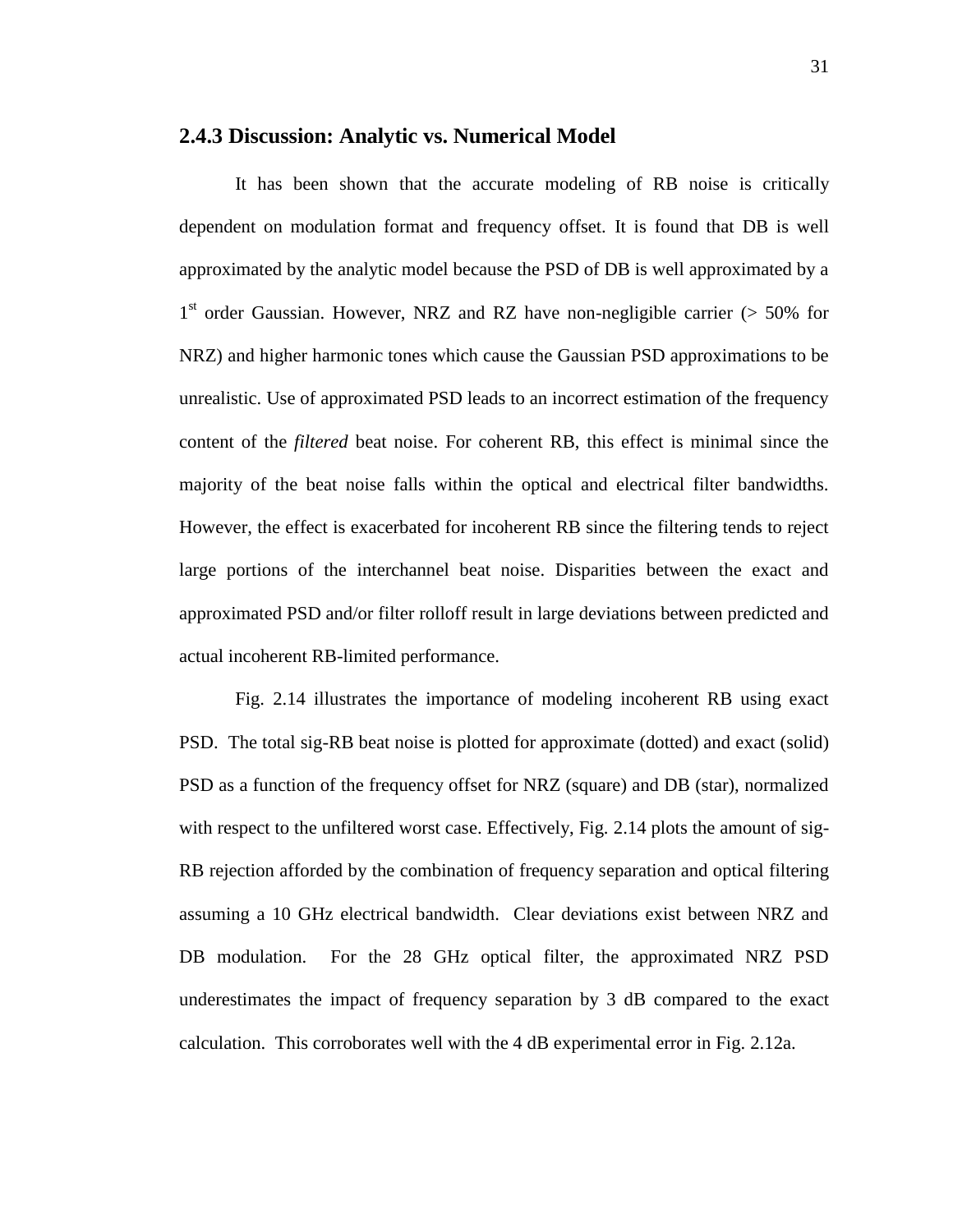

**Fig. 2.14. Normalized Signal-RB beat noise within a 10 GHz**  detector bandwidth for exact and approximate PSDs. (a)  $B_0 = 28$ **GHz, (b) B<sup>o</sup> = 15 GHz. Discrepency between analytic and numerical models for DB is smaller and for NRZ.**

The DB formatted channel, contrastingly, has less than 1 dB deviation. When the optical filter is roughly halved to 15 GHz (Fig. 2.14b), as might be necessitated in a high capacity bidirectional UDWDM system, the maximum error is increased to 8 dB and 4 dB for NRZ and DB, respectively. This large disagreement illustrates the importance of using exact PSDs when designing high capacity interleaved bidirectional networks impaired by incoherent RB noise.

In summary, the rigorous frequency characteristics of RB noise are required when calculating penalties in RB limited optical systems. These results demonstrate that while RB PSD approximations are adequate for coherent crosstalk, nothing short of the exact RB PSD can be used for the case of incoherent crosstalk, especially when narrow optical filtering is implemented to reject interchannel crosstalk. Although closed form solutions are preferred to calculate RB noise variance and is the preferred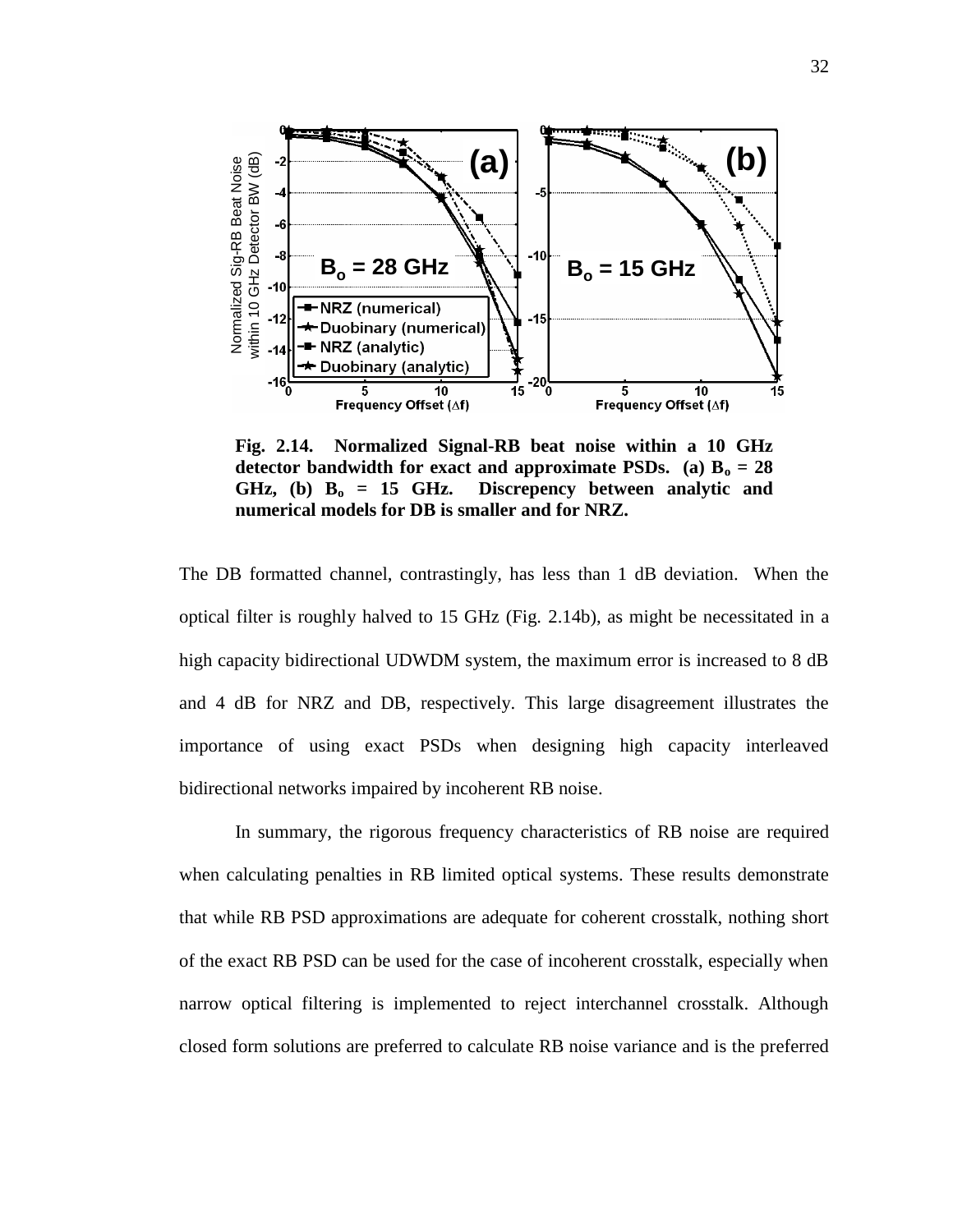approach to generating lookup network control algorithms, numerical modeling proves to be a considerably more accurate technique for high density bidirectional UDWDM links.

# **2.5 Conclusion**

This chapter has been primarily concerned with the modeling and experimental measurement of coherent and incoherent RB noise in bidirectional optical links. Closed-form solutions for the generalized RB beat noise were derived using  $1<sup>st</sup>$  order Gaussian approximations and it was found that noise reduction via frequency offsetting scaled as a decaying exponential dependent on the offset squared  $(\Delta f^2)$ . To incorporate the important effects of filter-induced ISI and exact RB PSD, a numerical model was developed. By comparing the theoretical and experimental results, several important conclusions have been made. First, it was demonstrated that the proper choice of modulation format in links degraded by RB noise depends on the frequency offset between interfering channels and the optical filter bandwidth. It was determined that IB links can achieve their highest spectral efficiencies if spectrally narrow modulation formats are implemented in conjunction with format tailored optical filtering.

The second major contribution of this chapter is that the numerical model must be used when calculating impact of incoherent RB in UDWDM IB links. Although the analytic model performs well for coherent RB noise and DB modulation, its broad assumptions belie many important design subtleties necessary for optimal IB link design. Owing to the colored nature of RB noise, exact RB PSDs and filter-induced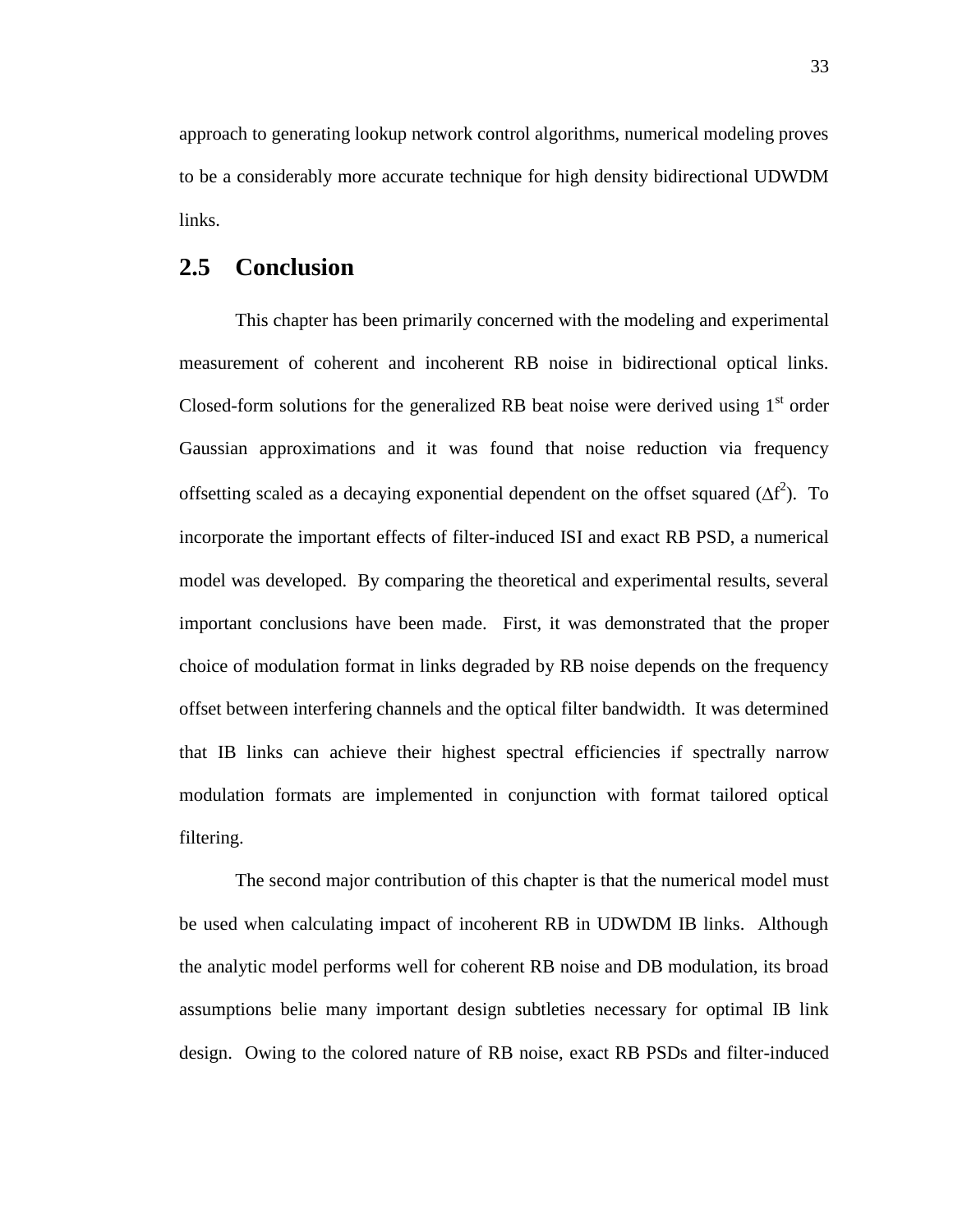ISI must be included when designing IB links. For this reason, the numerical model developed in this chapter will be utilized in Chapter 3 in order to design optimal receivers limited by RB noise.

#### **ACKNOWLEDGEMENT**

This chapter is, in part, a reprint of the material in "Performance of NRZ and duobinary modulation formats in Rayleigh and ASE-dominated dense optical links," presented at *OFC*, Anaheim, CA, 2006, and the material in "Modeling of coherent and incoherent Rayleigh crosstalk in conventional optical links," accepted for publication in *Photonic Technology Letters*, July 2007.

The dissertation author was the primary investigator and first author of these

publications but would like to thank Dr. Nikola Alic, Dr. Matthias Gross, Prof. George

Papen, Prof. Stojan Radic and Prof. Sadik Esener for their helpful suggestions.

# **2.6 References**

- [1] M. Abe and R. Takahashi, "Over 1000 channel, 6.25 GHz-spaced ultra-DWDM transmission with supercontinuum multi-carrier source," presented at Optical Fiber Communication Conference, 2005. Technical Digest. OFC/NFOEC, 2005.
- [2] H. Suzuki, M. Fujiwara, and K. Iwatsuki, "Application of super-DWDM technologies to terrestrial terabit transmission systems," *Lightwave Technology, Journal of*, vol. 24, pp. 1998-2005, 2006.
- [3] P. J. Winzer, M. Pfennigbauer, and R.-J. Essiambre, "Coherent crosstalk in ultradense WDM systems," *Lightwave Technology, Journal of*, vol. 23, pp. 1734-1744, 2005.
- [4] L. Paradiso, P. Boffi, L. Marazzi, N. D. Vecchia, M. Artiglia, and M. Martinelli, "Experimental XPM, SPM, FWM penalty evaluation in very dense WDM optical systems," presented at Lasers and Electro-Optics, 2005. (CLEO). Conference on, 2005.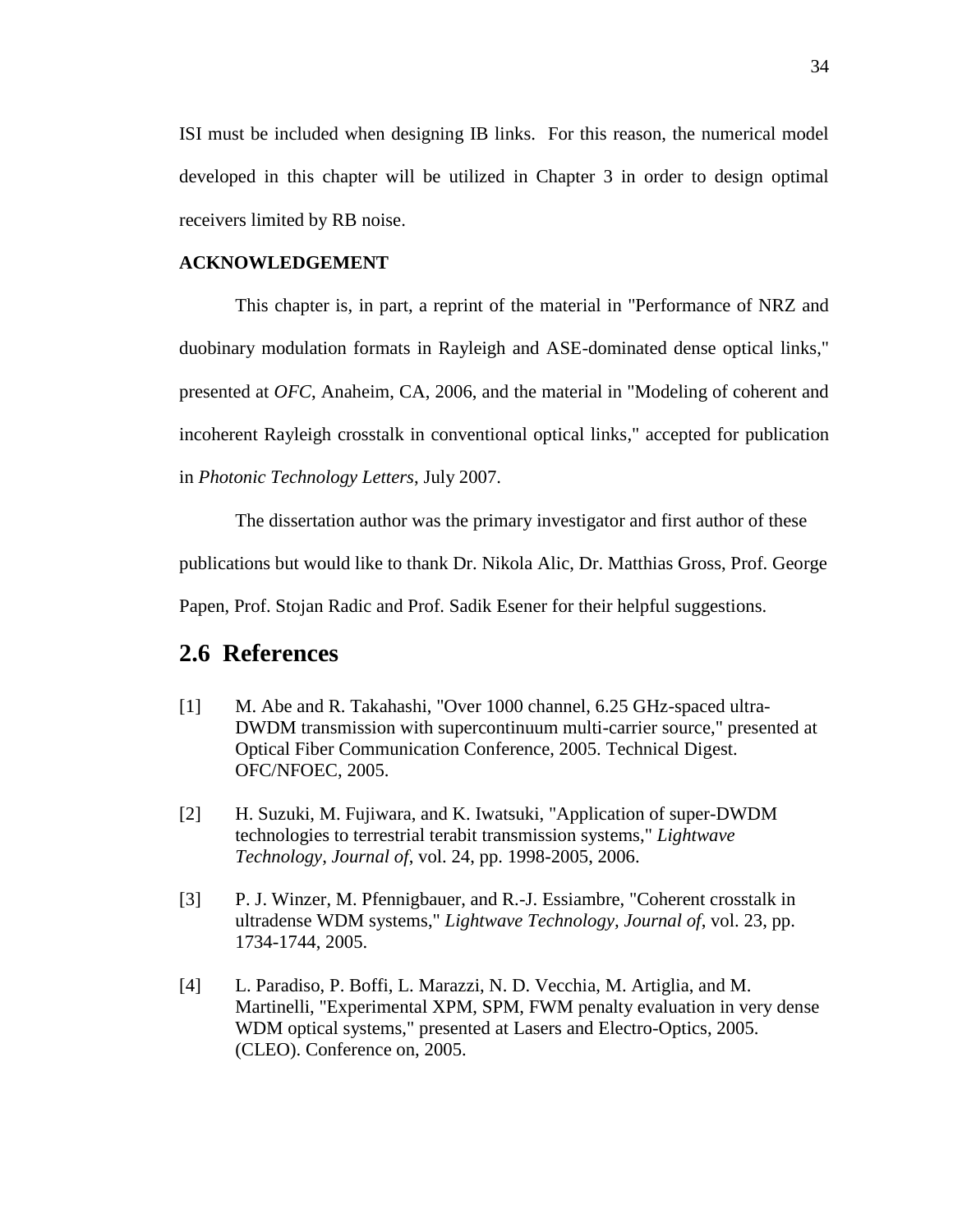- [5] B. Chan and J. Conradi, "On the non-Gaussian noise in erbium-doped fiber amplifiers," *Lightwave Technology, Journal of*, vol. 15, pp. 680-687, 1997.
- [6] P. A. Humblet and M. Azizoglu, "On the bit error rate of lightwave systems with optical amplifiers," *Lightwave Technology, Journal of*, vol. 9, pp. 1576- 1582, 1991.
- [7] D. Marcuse, "Derivation of analytical expressions for the bit-error probability in lightwave systems with optical amplifiers," *Lightwave Technology, Journal of*, vol. 8, pp. 1816-1823, 1990.
- [8] E. Desurvire, *Erbium-Doped Fiber Amplifiers*. New York: Wiley, 1994.
- [9] N. Alic, G. Papen, R. Saperstein, L. Milstein, and Y. Fainman, "Signal Statistics and Maximum Likelihood Sequence Estimation in Intensity Modulated Fiber Optic Links Containing a Single Optical Pre-amplifier," *Optics Express*, vol. 13, pp. 4568-4579, 2005.
- [10] T. Yoshino and G. P. Agrawal, "Photoelectron statistics of solitons corrupted by amplified spontaneous emission," *Physical Review A*, vol. 51, pp. 1662 LP - 1668, 1995.
- [11] J. Bromage, P. J. Winzer, and R.-J. Essiambre, "Multiple path interference and its impact on system design," in *Raman Amplifiers for Telecommunciations 2*, M. N. Islam, Ed. New York: Springer-Verlag, 2004, pp. ch. 15.
- [12] P. J. Winzer, R.-J. Essiambre, and J. Bromage, "Combined impact of double-Rayleigh backscatter and amplified spontaneous emission on receiver noise," presented at Optical Fiber Communication Conference, 2002.
- [13] A. V. Oppenheim, A. S. Willsky, and S. H. Nawab, *Signals and Systems*. Upper Saddle River, N. J.: Prentice Hall, 1997.
- [14] M. O. Vandeventer, "Polarization Properties of Rayleigh Backscattering in Single-Mode Fibers," *Journal of Lightwave Technology*, vol. 11, pp. 1895- 1899, 1993.
- [15] G. Bosco, A. Carena, V. Curri, R. Gaudino, and P. Poggiolini, "On the use of NRZ, RZ, and CSRZ modulation at 40 Gb/s with narrow DWDM channel spacing," *Lightwave Technology, Journal of*, vol. 20, pp. 1694-1704, 2002.
- [16] P. J. Winzer, M. Pfennigbauer, M. M. Strasser, and W. R. Leeb, "Optimum filter bandwidths for optically preamplified NRZ receivers," *Journal of Lightwave Technology*, vol. 19, pp. 1263-1273, 2001.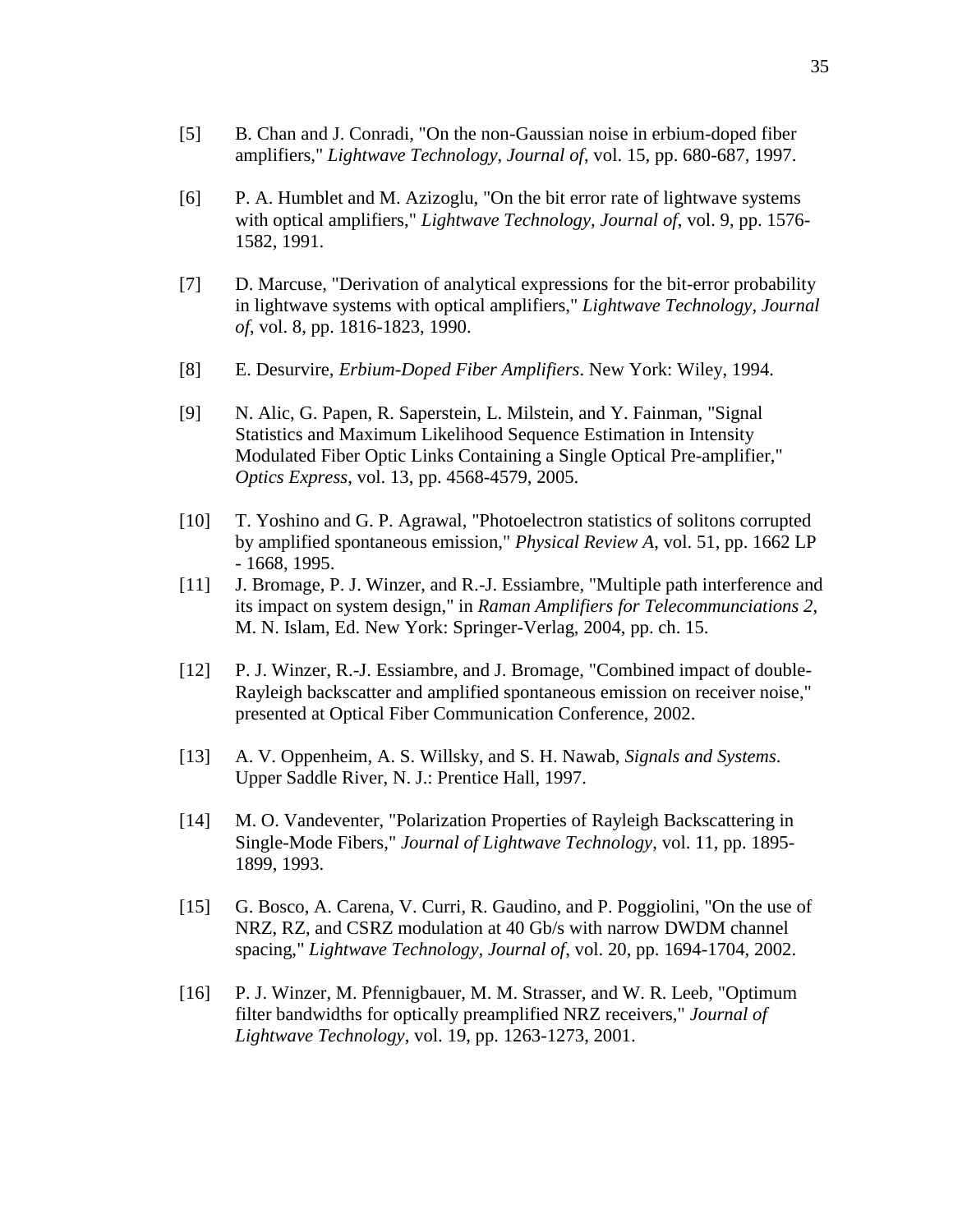- [17] J. L. Rebola and A. V. T. Cartaxo, "Q-factor estimation and impact of spontaneous-spontaneous beat noise on the performance of optically preamplified systems with arbitrary optical filtering," *Lightwave Technology, Journal of*, vol. 21, pp. 87-95, 2003.
- [18] M. Pauer, P. J. Winter, and W. R. Leeb, "Bit error probability reduction in direct detection optical receivers using RZ coding," *Lightwave Technology, Journal of*, vol. 19, pp. 1255-1262, 2001.
- [19] P. Gysel and R. K. Staubli, "Spectral properties of Rayleigh backscattered light from single-mode fibers caused by a modulated probe signal," *Lightwave Technology, Journal of*, vol. 8, pp. 1792-1798, 1990.
- [20] C. R. S. Fludger, Y. Zhu, V. Handerek, and R. J. Mears, "Impact of MPI and modulation format on transmission systems employing distributed Raman amplification," *Electronics Letters*, vol. 37, pp. 970-972, 2001.
- [21] C. Martinelli, G. Charlet, L. Pierre, J. Antona, and D. Bayart, "System impairment of double-Rayleigh scattering and dependence on modulation format," presented at Optical Fiber Communications Conference, 2003.
- [22] J. Bromage, L. E. Nelson, C. H. Kim, P. J. Winzer, R.-J. Essiambre, and R. M. Jopson, "Relative impact of multiple-path interference and amplified spontaneous emission noise on optical receiver performance," presented at Optical Fiber Communication Conference and Exhibit, 2002. OFC 2002, 2002.
- [23] J. W. Goodman, *Statistical Optics*. New York: Wiley & Sons, 1985.
- [24] G. Papen and R. Blahut, *Lightwave Communication Systems*, Draft A, Prentice-Hall, 2007.
- [25] M. E. V. Valkenburg, *Analog Filter Design*. New York: Holt, Rinehard and Winston, 1982.
- [26] M. Pfennigbauer and P. J. Winzer, "Choice of MUX/DEMUX filter characteristics for NRZ, RZ, and CSRZ DWDM systems," *Lightwave Technology, Journal of*, vol. 24, pp. 1689-1696, 2006.
- [27] A. Royset and D. R. Hjelme, "Symmetry requirements for 10-Gb/s optical duobinary transmitters," *Photonics Technology Letters, IEEE*, vol. 10, pp. 273- 275, 1998.
- [28] G. P. Agrawal, *Nonlinear Optics*. San Diego, CA: Elseviar Science, 2001.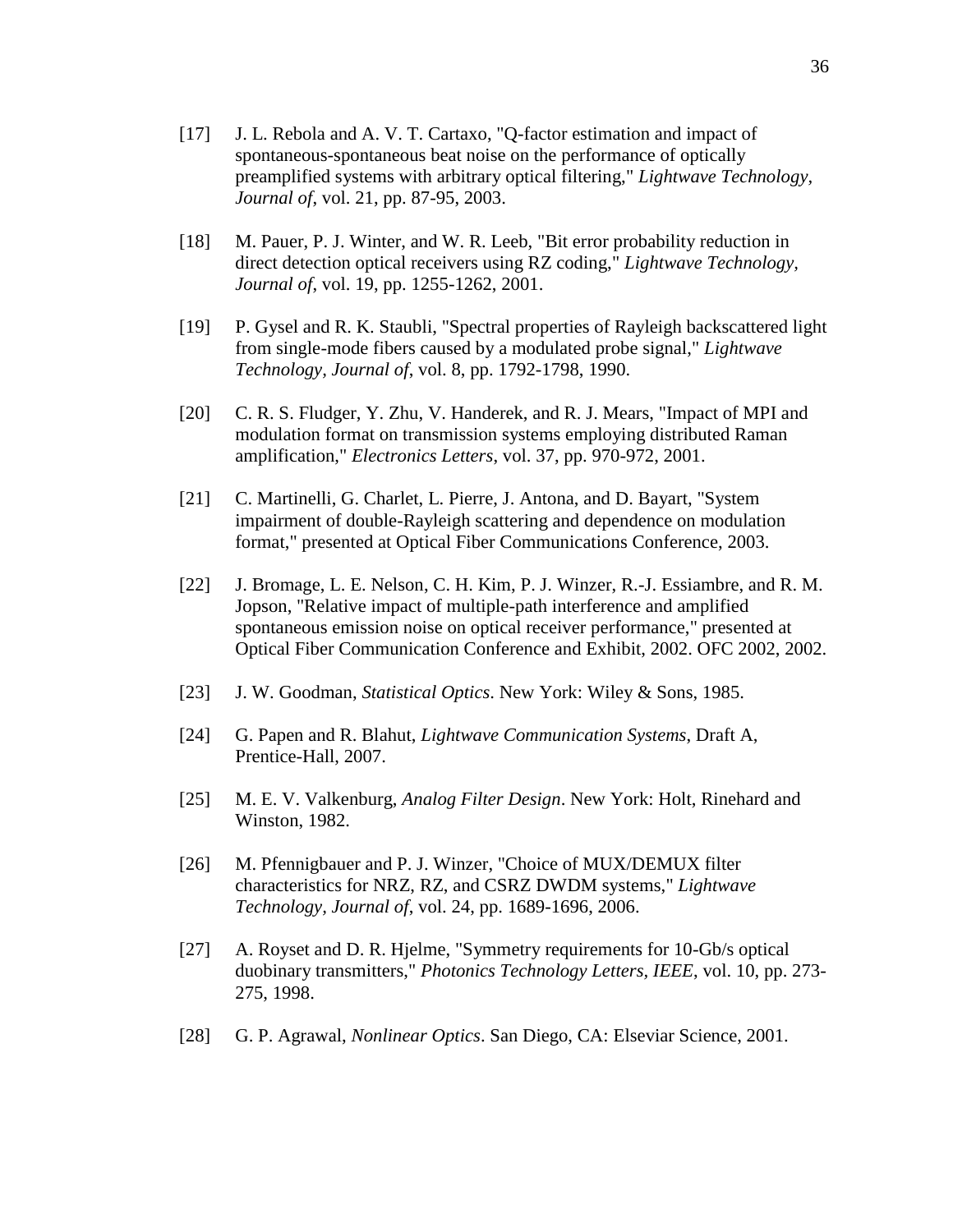- [29] M. O. van Deventer and A. J. Boot, "Polarization properties of stimulated Brillouin scattering in single-mode fibers," *Lightwave Technology, Journal of*, vol. 12, pp. 585-590, 1994.
- [30] M. O. v. Deventer, *Fundamentals of Bidirectional Transmission Over a Single Optical Fiber*. London: Springer, 1996.
- [31] P. Ebrahimi, Y. Wang, A. B. Sahin, L.-S. Yan, A. E. Willner, Y. Qian, and J. Li, "Effects of SBS and Rayleigh scattering in densely-spaced bidirectional transmission using Raman amplification," presented at Lasers and Electro-Optics, 2002. CLEO '02. Technical Digest. Summaries of Papers Presented at the, 2002.
- [32] M. O. van Deventer, J. J. G. M. van der Tol, and A. J. Boot, "Power penalties due to Brillouin and Rayleigh scattering in a bidirectional coherent transmission system," *Photonics Technology Letters, IEEE*, vol. 6, pp. 291- 294, 1994.
- [33] J. M. C. Boggio, J. D. Marconi, and H. L. Fragnito, "Experimental and numerical investigation of the SBS-threshold increase in an optical fiber by applying strain distributions," *Lightwave Technology, Journal of*, vol. 23, pp. 3808-3814, 2005.
- [34] A. Consentino and E. Iannone, "SBS threshold dependence on line coding in phase-modulated coherent optical systems," *Electronics Letters*, vol. 25, pp. 1459-1460, 1989.
- [35] E. Lichtman, R. G. Waarts, and A. A. Friesem, "Stimulated Brillouin scattering excited by a modulated pump wave in single-mode fibers," *Lightwave Technology, Journal of*, vol. 7, pp. 171-174, 1989.
- [36] X. P. Mao, R. W. Tkach, A. R. Chraplyvy, R. M. Jopson, and R. M. Derosier, "Stimulated Brillouin threshold dependence on fiber type and uniformity," *Photonics Technology Letters, IEEE*, vol. 4, pp. 66-69, 1992.
- [37] F. W. Willems, W. Muys, and J. S. Leong, "Simultaneous suppression of stimulated Brillouin scattering and interferometric noise in externally modulated lightwave AM-SCM systems," *Photonics Technology Letters, IEEE*, vol. 6, pp. 1476-1478, 1994.
- [38] T. Franck, T. N. Nielsen, and A. Stentz, "Experimental verification of SBS suppression by duobinary modulation," presented at Integrated Optics and Optical Fibre Communications, 11th International Conference on, and 23rd